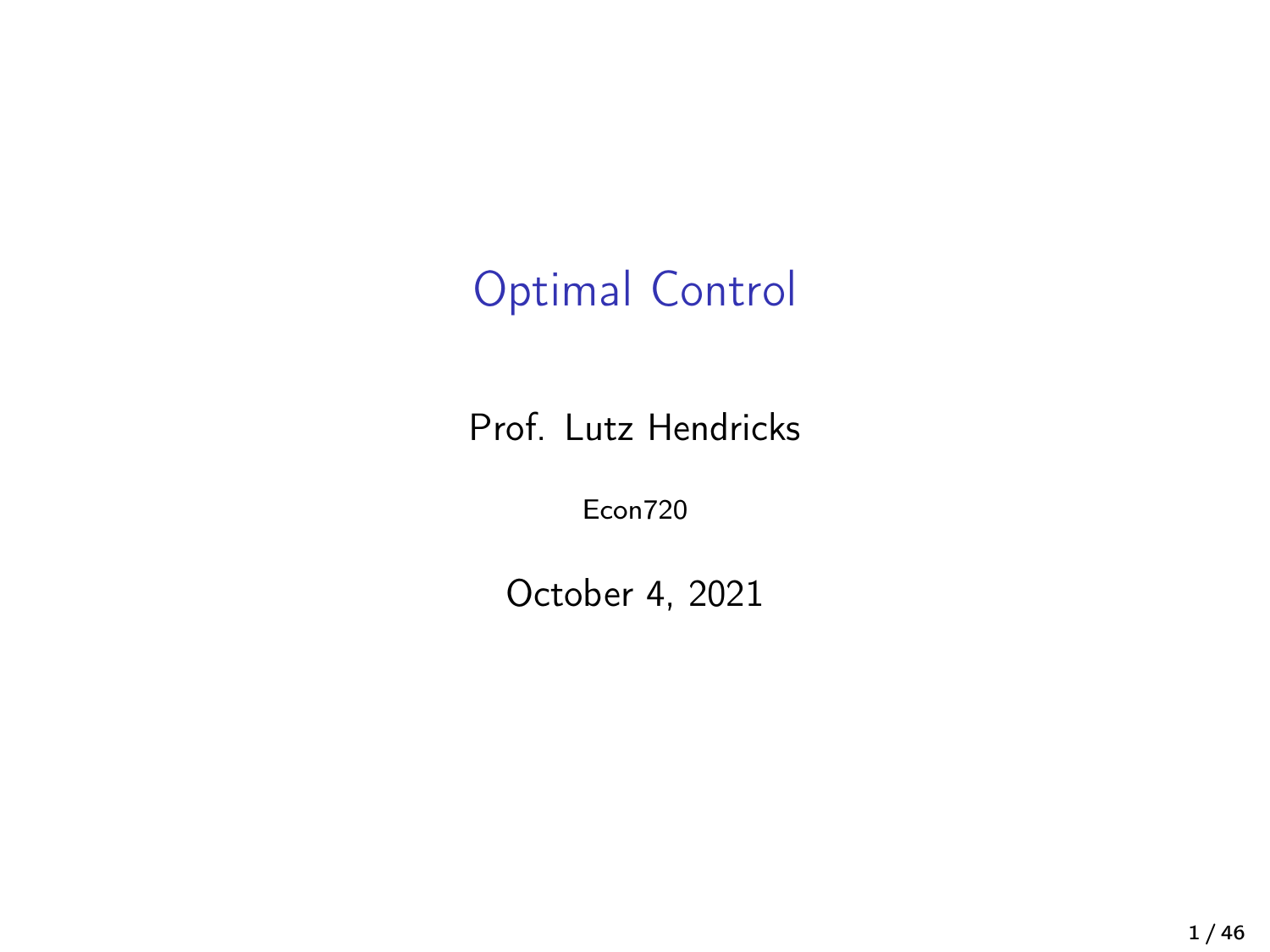Optimal control is a method for solving dynamic optimization problems in continuous time.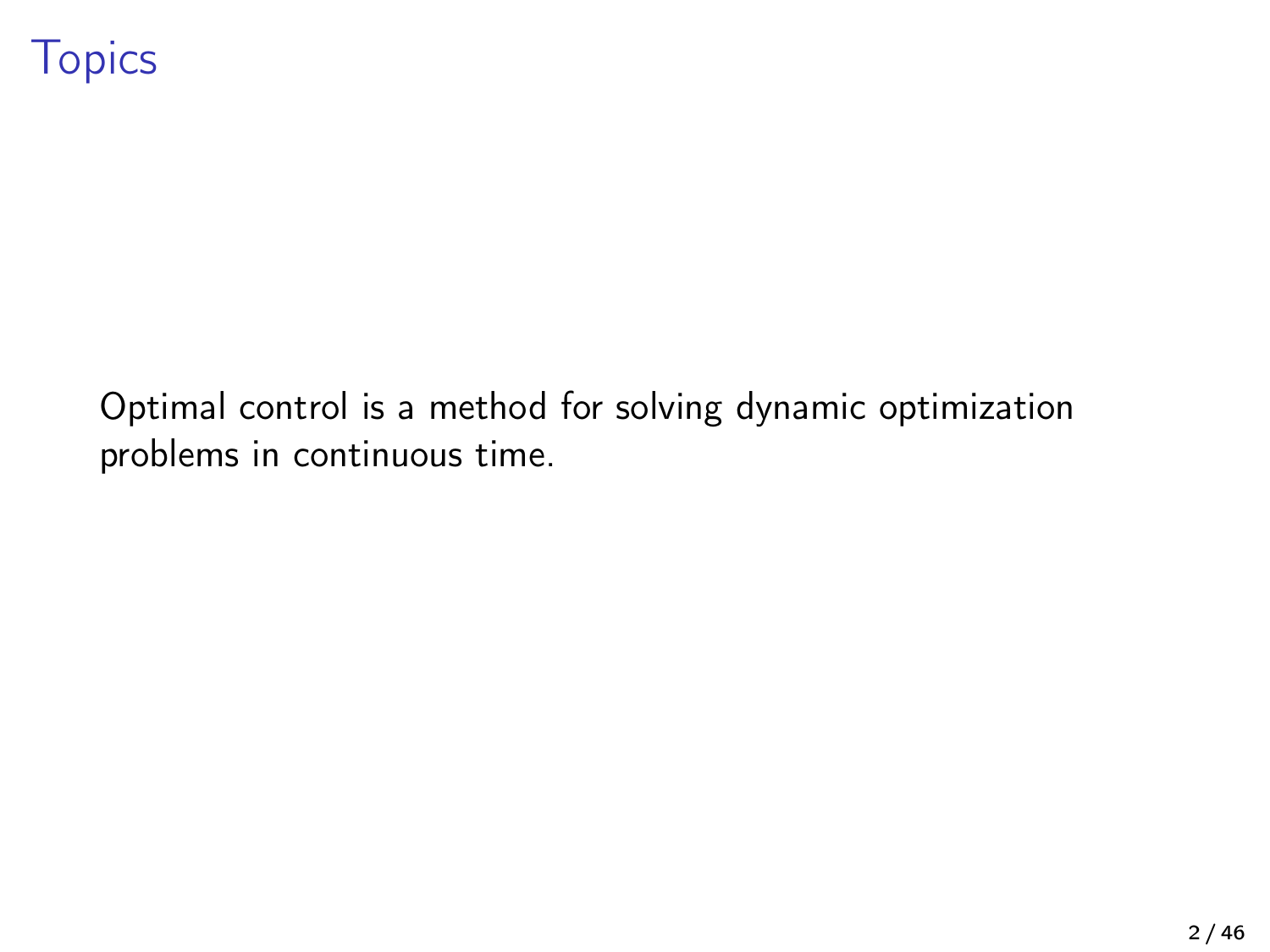### Example: Growth Model

A household chooses optimal consumption to

$$
\max \int_0^T e^{-\rho t} u[c(t)] dt \tag{1}
$$

subject to

 $\dot{k}(t) = rk(t) - c(t)$  (2)  $c(t) \in [0,\bar{c}]$  (3)  $k(0) = k_0$ , given (4)  $k(T) \ge 0$  (5)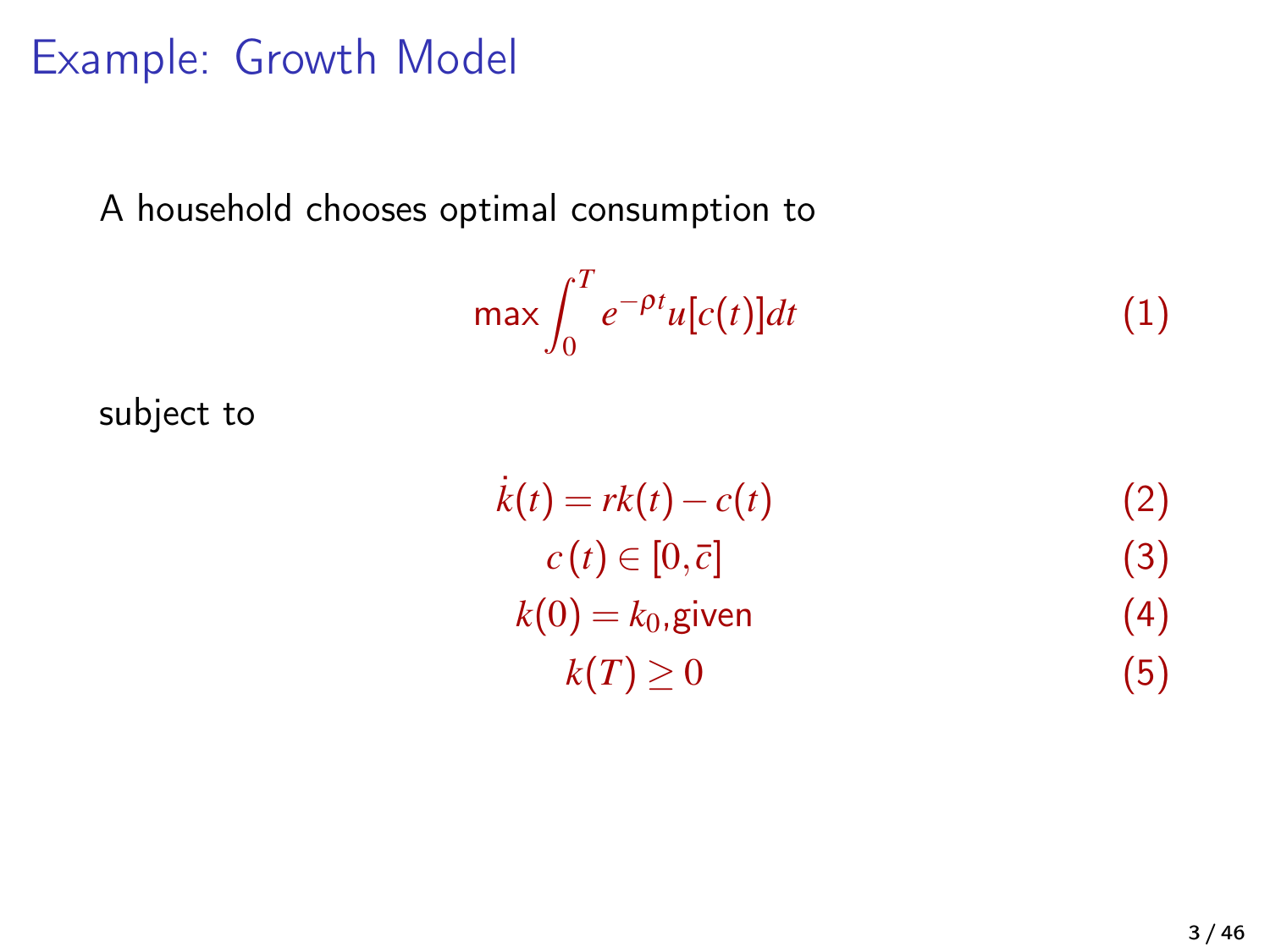## Generic Optimal control problem

Choose functions of time  $c(t)$  and  $k(t)$  so as to

$$
\max \int_0^T v[k(t), c(t), t]dt \tag{6}
$$

Constraints:

1. Law of motion of the state variable  $k(t)$ :

$$
\dot{k}(t) = g[k(t), c(t), t] \tag{7}
$$

2. Feasible set for control variable *c* (*t*):  $c(t) \in Y(t)$  (8)

3. Boundary conditions, such as:

$$
k(0) = k_0, \text{given}
$$
  
\n
$$
k(T) \ge k_T
$$
 (10)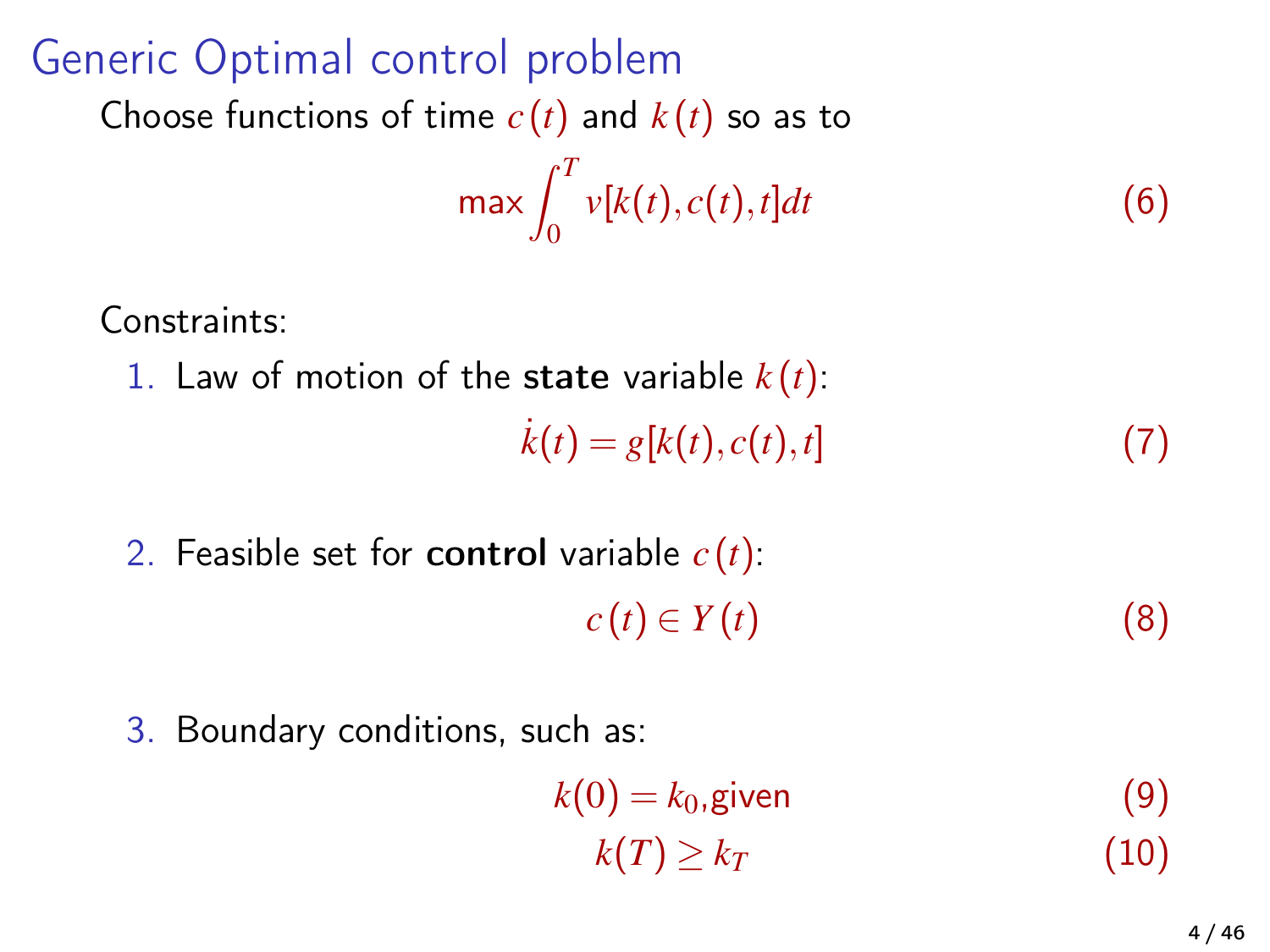## Generic Optimal control problem

- $\blacktriangleright$  *c* and *k* can be vectors.
- $\blacktriangleright$  *Y*(*t*) is a compact, nonempty set.
- $\blacktriangleright$  *T* could be infinite.
	- $\blacktriangleright$  Then the boundary conditions change
- $\blacktriangleright$  Important: the state cannot jump; the control can.
- $\triangleright$  Note that this looks exactly like the kind of problem that could be solved with Dynamic Programming in discrete time.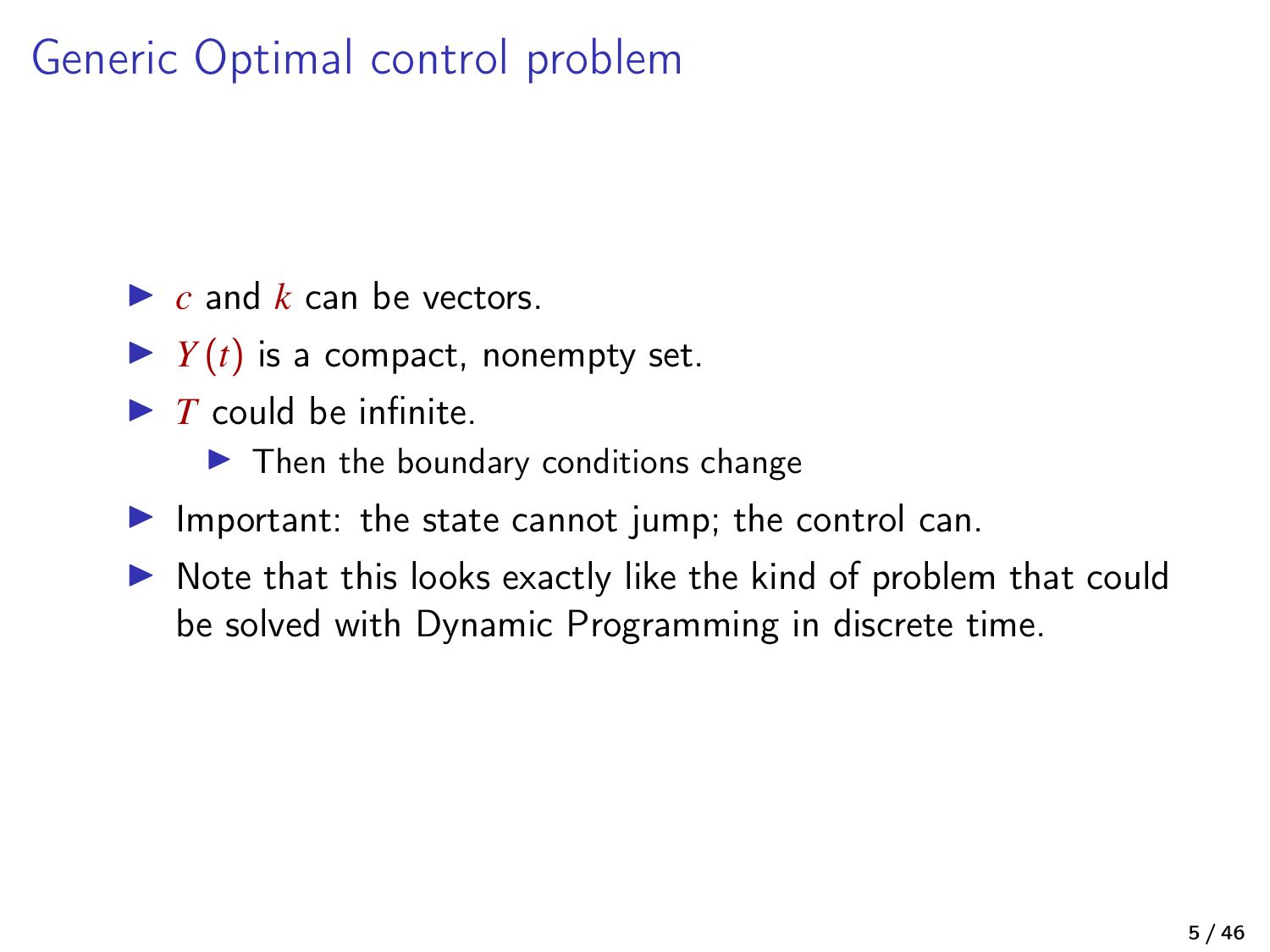# A Recipe for Solving Optimal Control Problems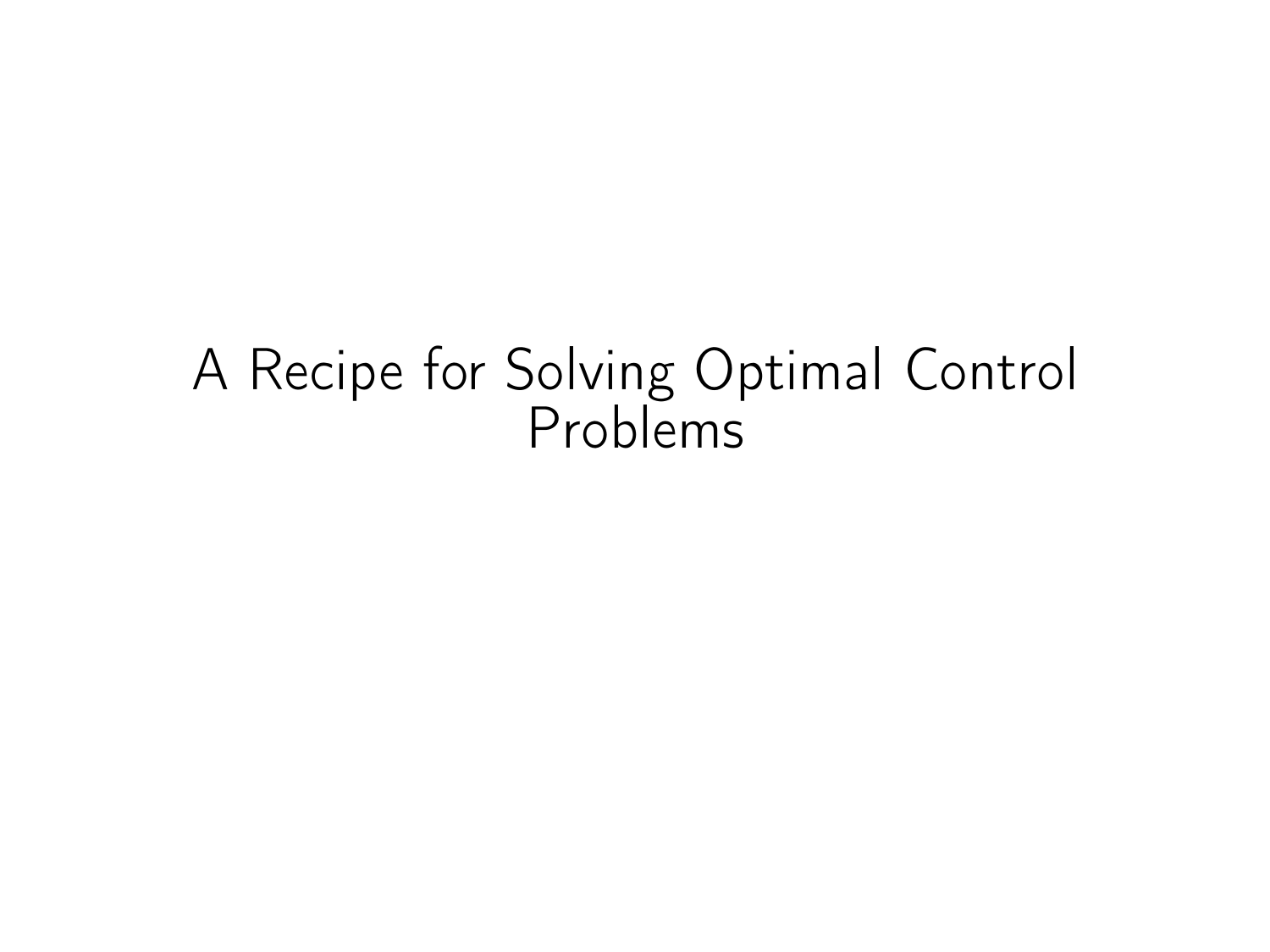Step1. Write down the Hamiltonian

$$
H(t) = v(k, c, t) + \mu(t) \underbrace{g(k, c, t)}_{k(t)}
$$
\n(11)

 $\mu$  is essentially a Lagrange multiplier (called a co-state).

Intuition:

- $\triangleright$  similar to the dynamic program: current utility  $+$  continuation value (but not quite)
- $\blacktriangleright$   $v(k, c, t)$ : current utility
- $\blacktriangleright$   $\mu(t)$ : the marginal value of increasing *k* for the future
- $\blacktriangleright$  *g*( $k, c, t$ ): captures how current actions affect future  $k$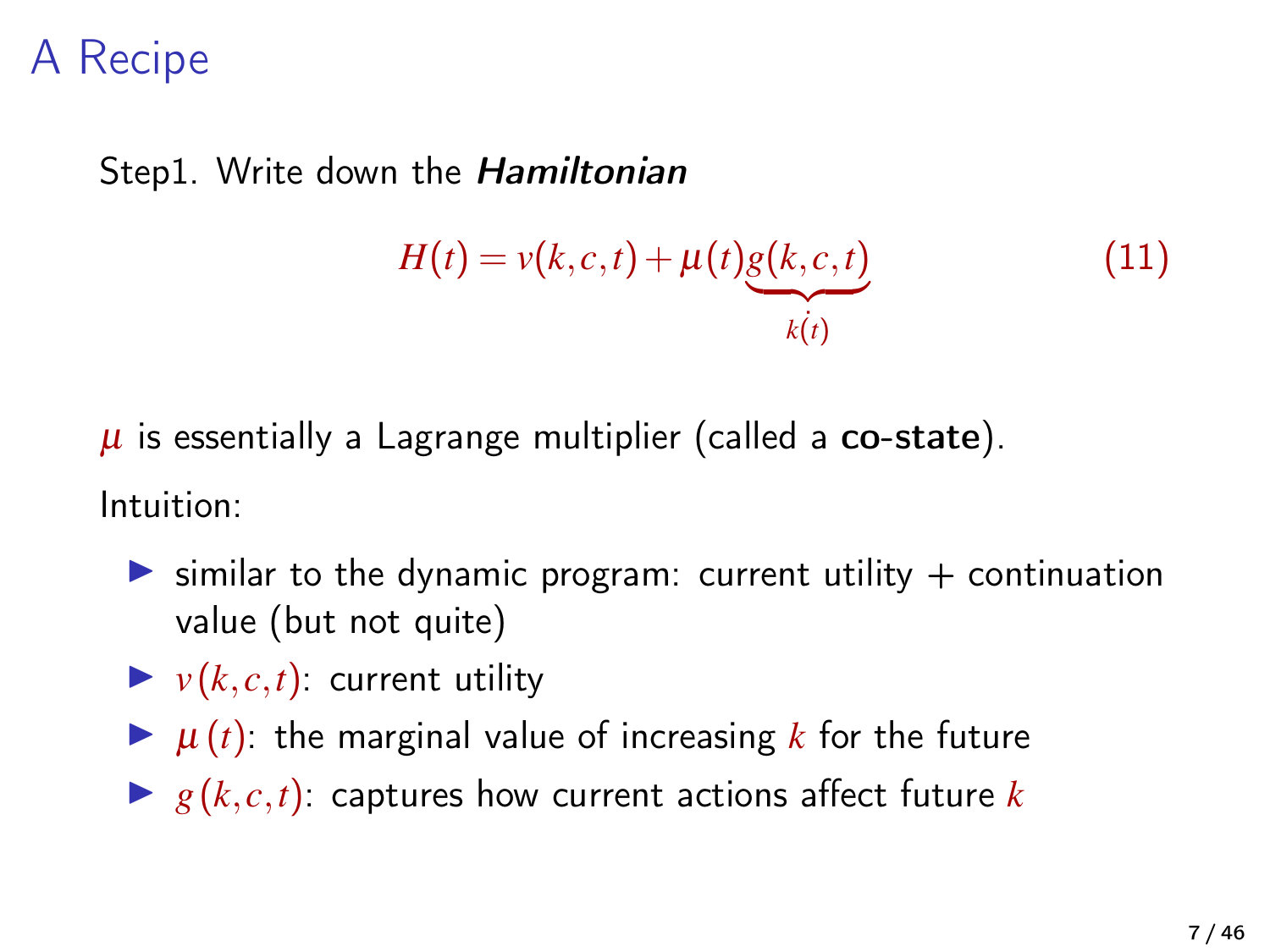#### Step 2. Derive the first order conditions which are necessary for an optimum:

$$
\frac{\partial H}{\partial c} = 0 \tag{12}
$$
  

$$
\frac{\partial H}{\partial k} = -\dot{\mu} \tag{13}
$$

Intuition below ...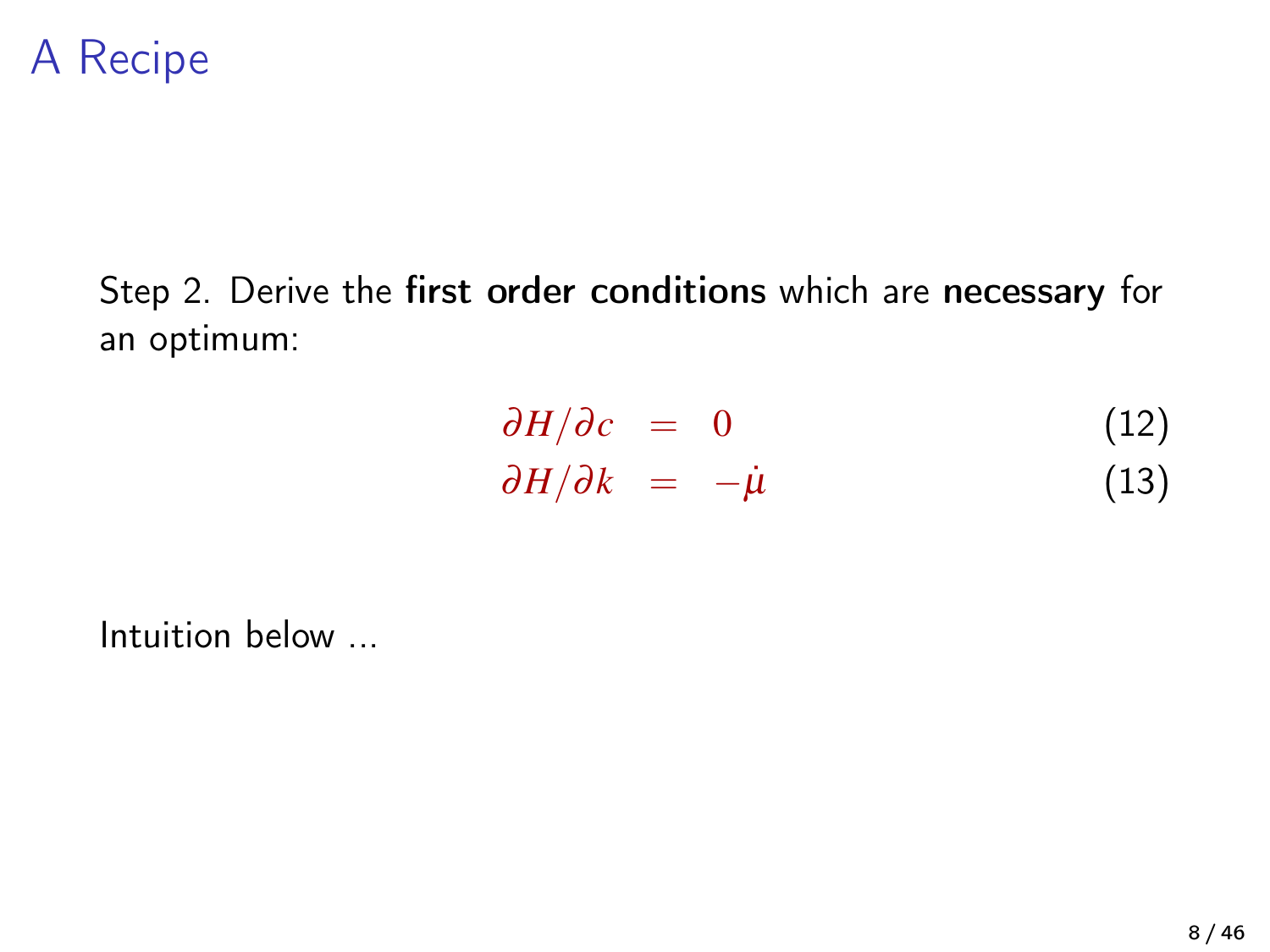Step 3. Impose the transversality condition:

 $\blacktriangleright$  for finite horizon:

$$
\mu(T) = 0 \tag{14}
$$

 $\blacktriangleright$  for infinite horizon:

$$
\lim_{t \to \infty} H(t) = 0 \tag{15}
$$

This depends on the terminal condition (see below).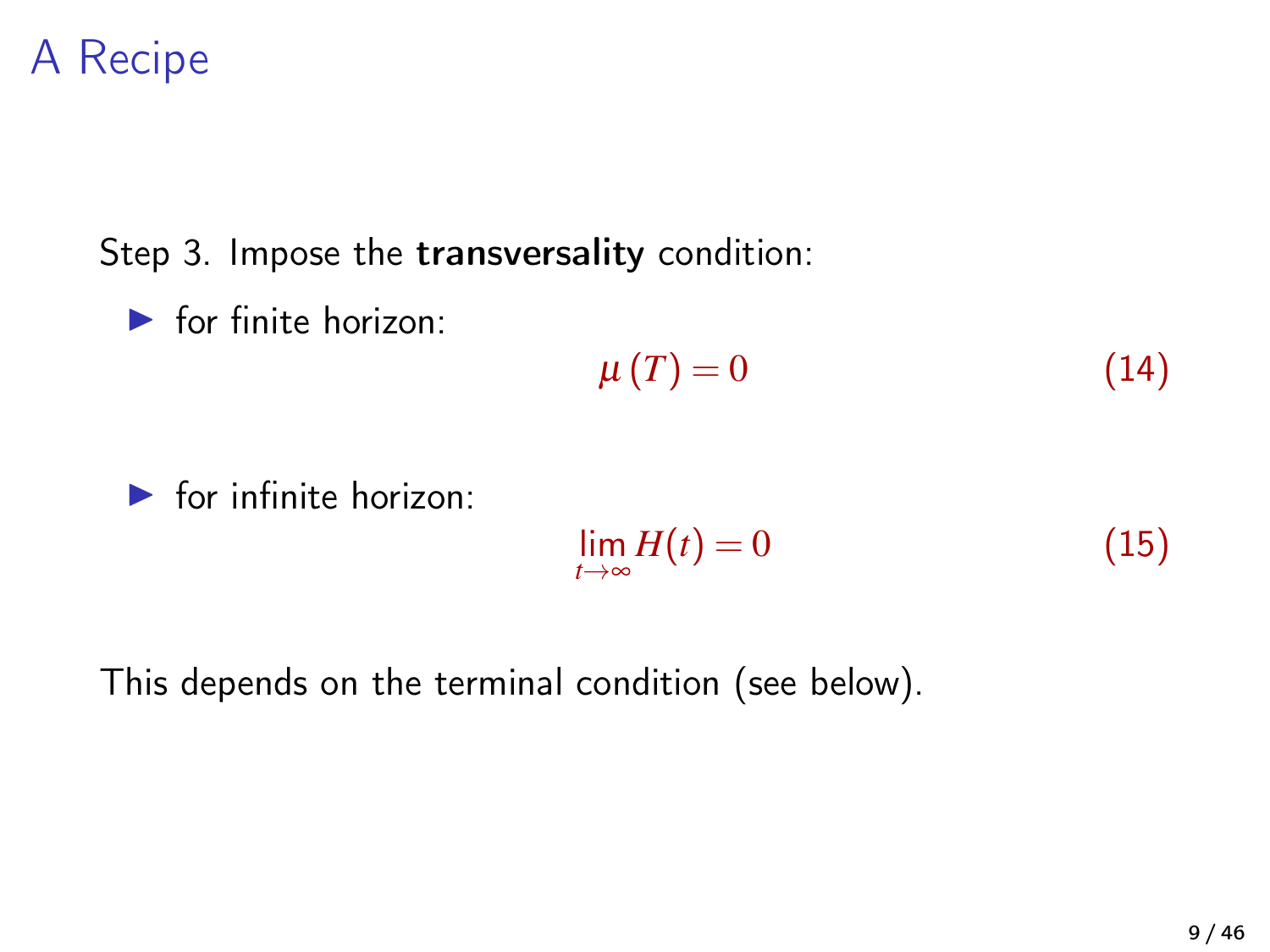Step 4. A solution is the a set of functions  $[c(t), k(t), \mu(t)]$  which satisfy

- $\blacktriangleright$  the FOCs
- $\blacktriangleright$  the law of motion for the state
- $\blacktriangleright$  the boundary / transversality conditions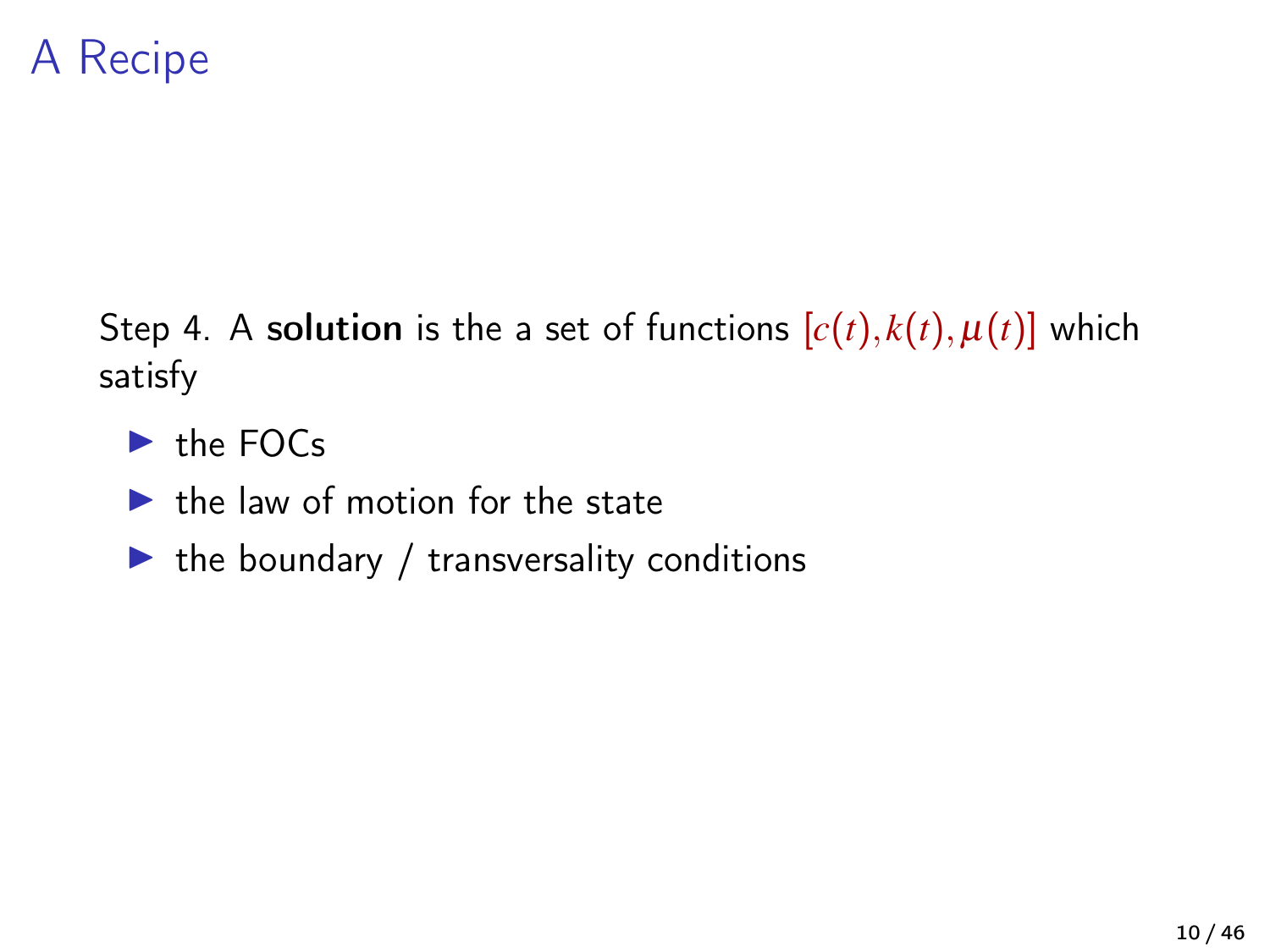$Intuition$   $\partial H/\partial c = 0$ 

Maximize Hamiltonian w.r.to control.

Implies

$$
v_c + \mu g_c = 0 \tag{16}
$$

 $v_c(k, c, t)$  picks up current marginal utility of *c* µ (*t*) is marginal value of additional "future" *k*.  $\mu(t)g_c(k,c,t)$  picks up change in continuation value (change in  $\overline{k}$  times marginal value of future  $\overline{k}$ )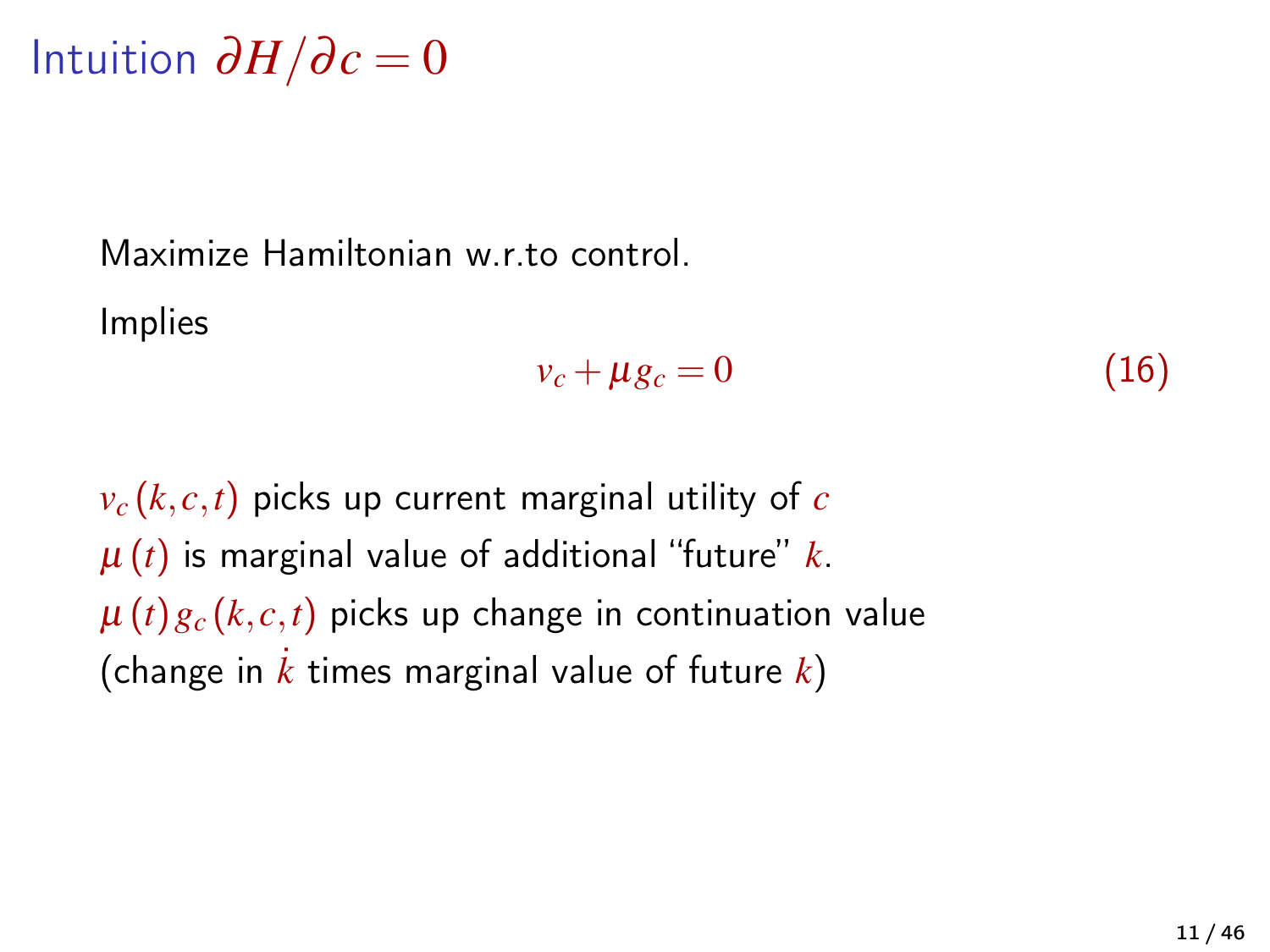$Intuition: ∂H/∂k = −*µ*$ 

Implies

$$
v_k(k, c, t) + \mu g_k(k, c, t) = -\dot{\mu}
$$
 (17)

Think of this as

$$
\left[\partial H/\partial k\right]/\mu = -\dot{\mu}/\mu\tag{18}
$$

- $\frac{\partial \mathbf{u}}{\partial \mathbf{u}} / \mu$  is the growth rate of marginal utility
- $\triangleright$   $\left[\frac{\partial H}{\partial k}\right]/\mu$  is like a rate of return (marginal value of *k* now versus the future)
- $\triangleright$  if the rate of return is high, it is optimal to postpone consumption and let it grow
- $\blacktriangleright$  then marginal utility declines over time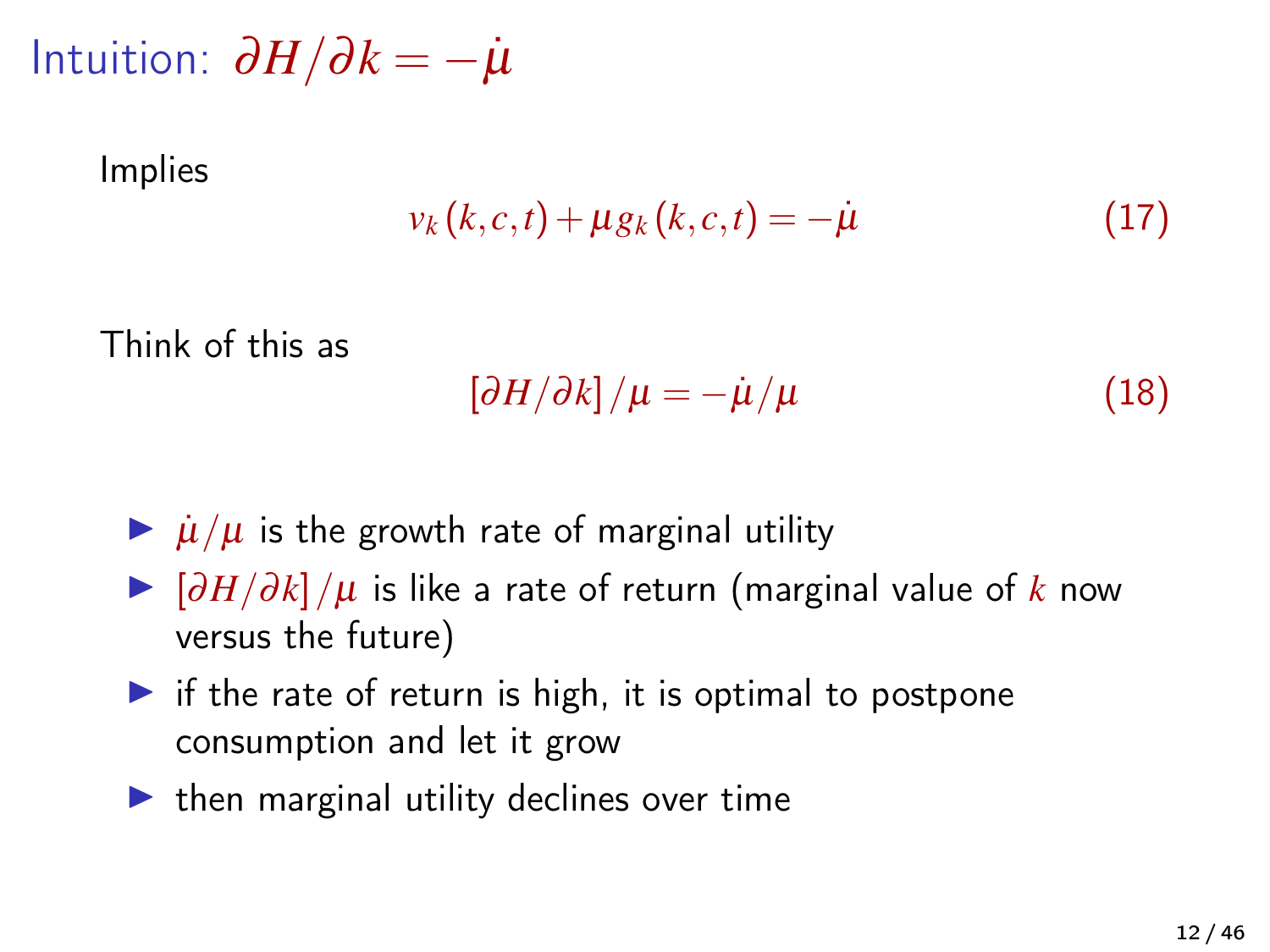#### Example: Growth Model

$$
\max \int_0^\infty v(k,c,t) dt \to \max \int_0^\infty e^{-\rho t} u(c(t)) dt \tag{19}
$$

subject to

$$
\dot{k}(t) = g(k,c,t) \equiv f(k(t)) - c(t) - \delta k(t) \tag{20}
$$

$$
c(t) \in Y(t) \equiv [0, f(k_{max}) - \delta k_{max}] \tag{21}
$$

$$
k(0) \text{ given} \tag{22}
$$

For this to work, we need to bound  $k \leq k_{max}$ .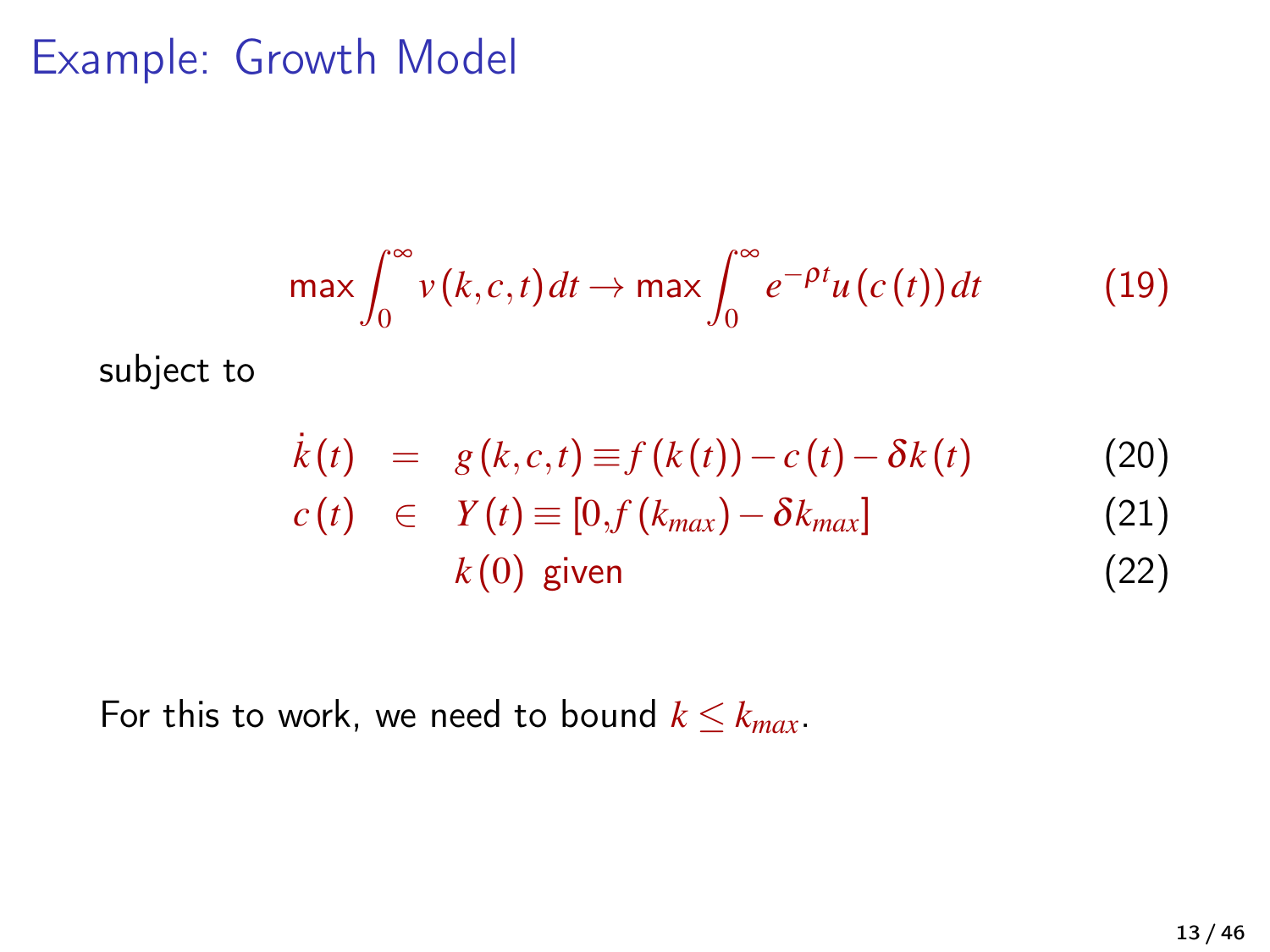## Growth Model: Hamiltonian

$$
H(k,c,\mu) = \underbrace{e^{-\rho t}u(c(t))}_{v(k,c,t)} + \mu(t)\underbrace{[f(k(t))-c(t)-\delta k(t)]}_{k}
$$
 (23)

Necessary conditions:

$$
H_c = e^{-\rho t} u'(c) - \mu = 0
$$
  

$$
H_k = \mu [f'(k) - \delta] = -\mu
$$

Interpretation:

- $\blacktriangleright$   $\mu$  is indeed the marginal value of capital (the same as the marginal value of consumption)
- $\triangleright$   $-g(\mu) = f'(k) δ$ : when the rate of return is high, marginal utility falls over time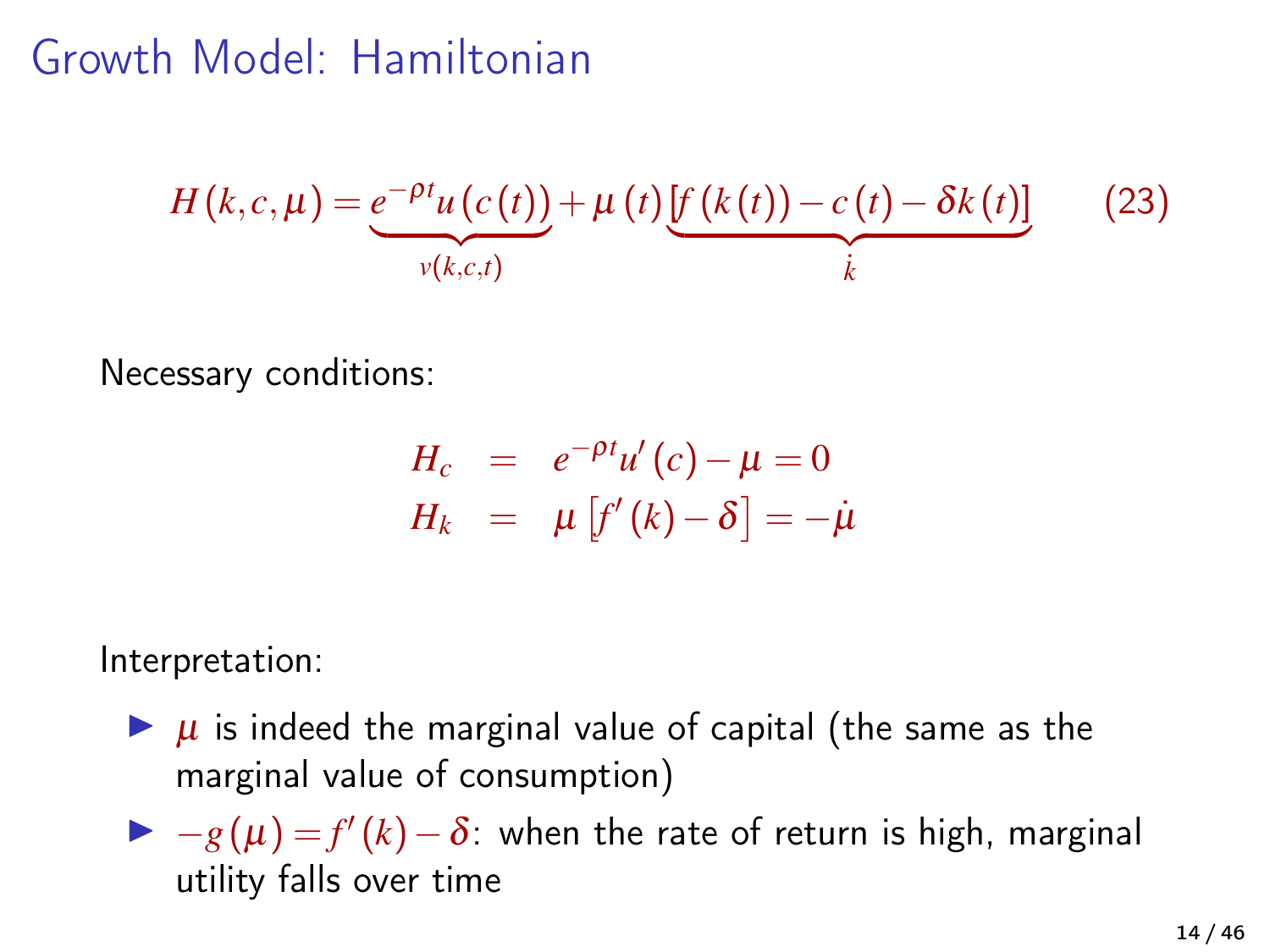#### Substitute out the co-state

FOC imply:

$$
g(\mu) = \delta - f'(k)
$$
\n
$$
= \frac{d \ln (e^{-\rho t} u'(c_t))}{dt}
$$
\n
$$
= \frac{d}{dt} \left[ -\rho t + \ln u'(c_t) \right]
$$
\n
$$
= -\rho + \frac{u''(c_t) \dot{c}_t}{u'(c_t)}
$$
\n(27)

We could have used the growth rate rule:

$$
g\left(e^{-\rho t}u'(c)\right) = -\rho + g\left(u'(c)\right)
$$
\n
$$
= -\rho - \sigma(c)g(c)
$$
\n(29)

where  $\bm{\sigma}(c) = -u''/u' \times c$  is the elasticity of marginal utility w.r.to  $c$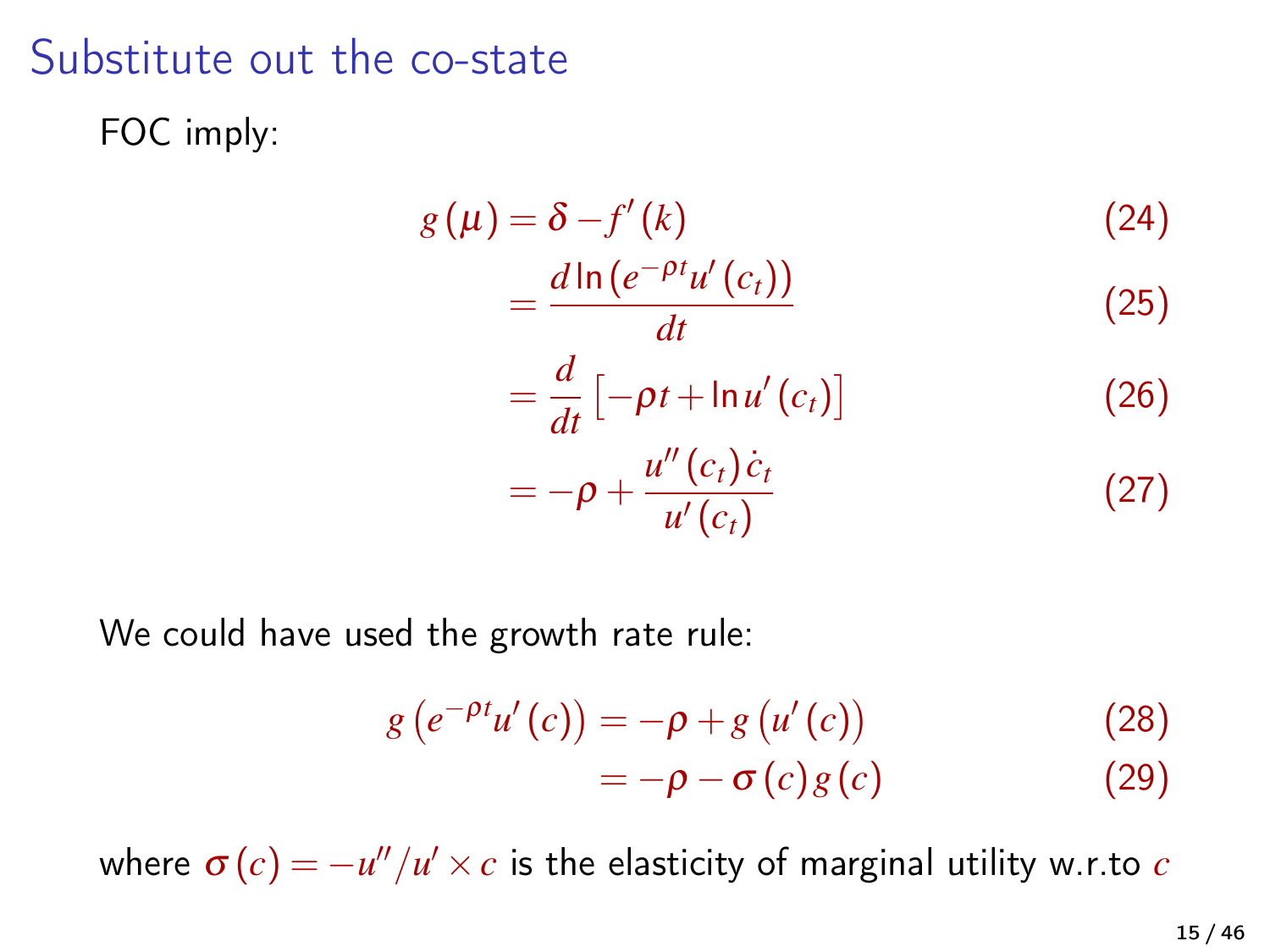**Simplify** 

$$
-g(\mu) = f'(k) - \delta = \rho + \sigma(c)g(c)
$$
 (30)

$$
g(c) = \frac{f'(k) - \delta - \rho}{\sigma(c)}
$$

Solution:  $c_t, k_t$  that solve Euler equation and resource constraint, plus boundary conditions.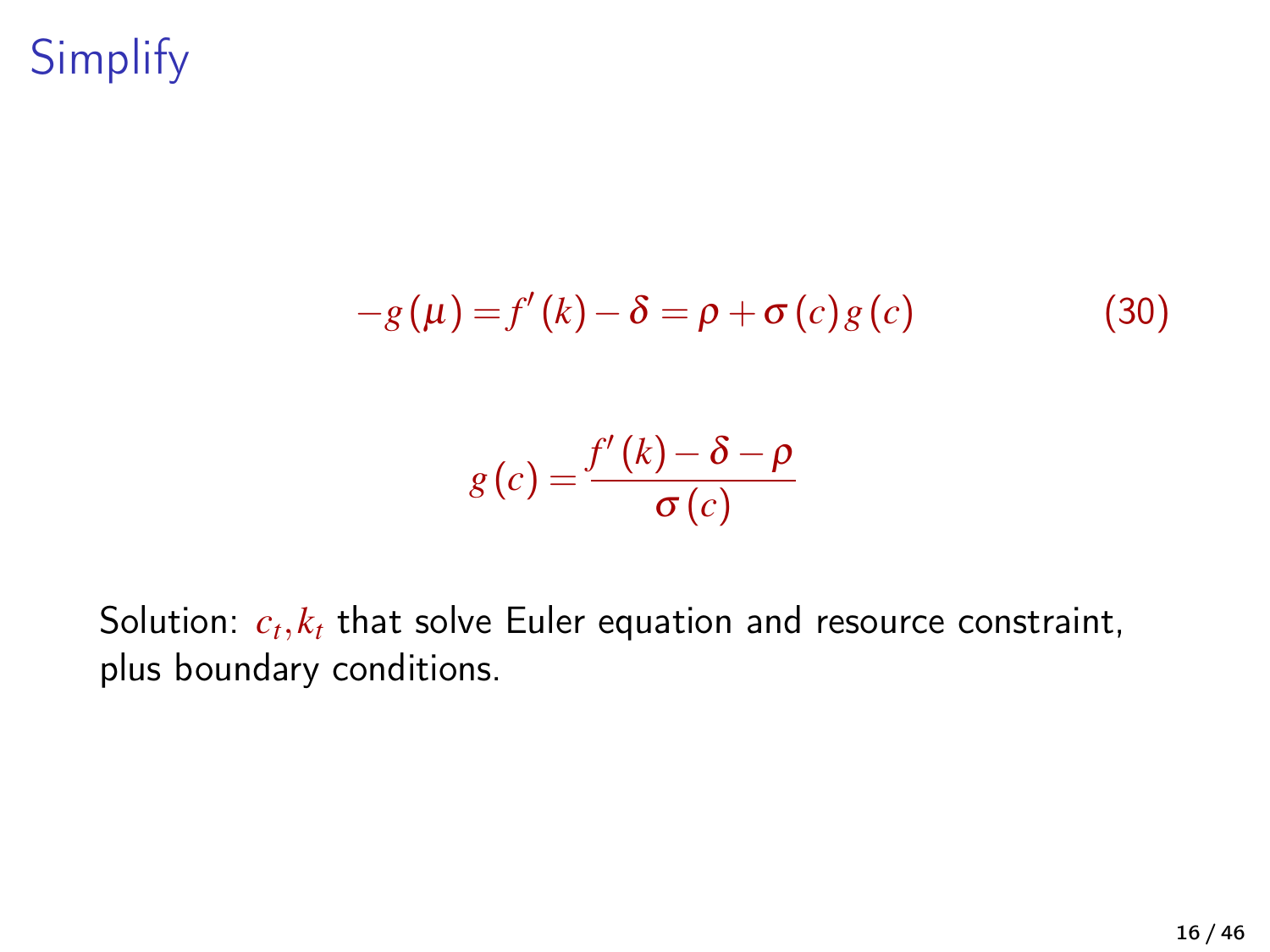#### Details

First order conditions are necessary, not sufficient.

They are necessary only if we assume that

- 1. a continuous, interior solution exists;
- 2. the objective function *v* and the constraint function *g* are continuously differentiable.

[Acemoglu \(2009\)](#page-45-0), ch. 7, offers some insight into why the FOCs are necessary.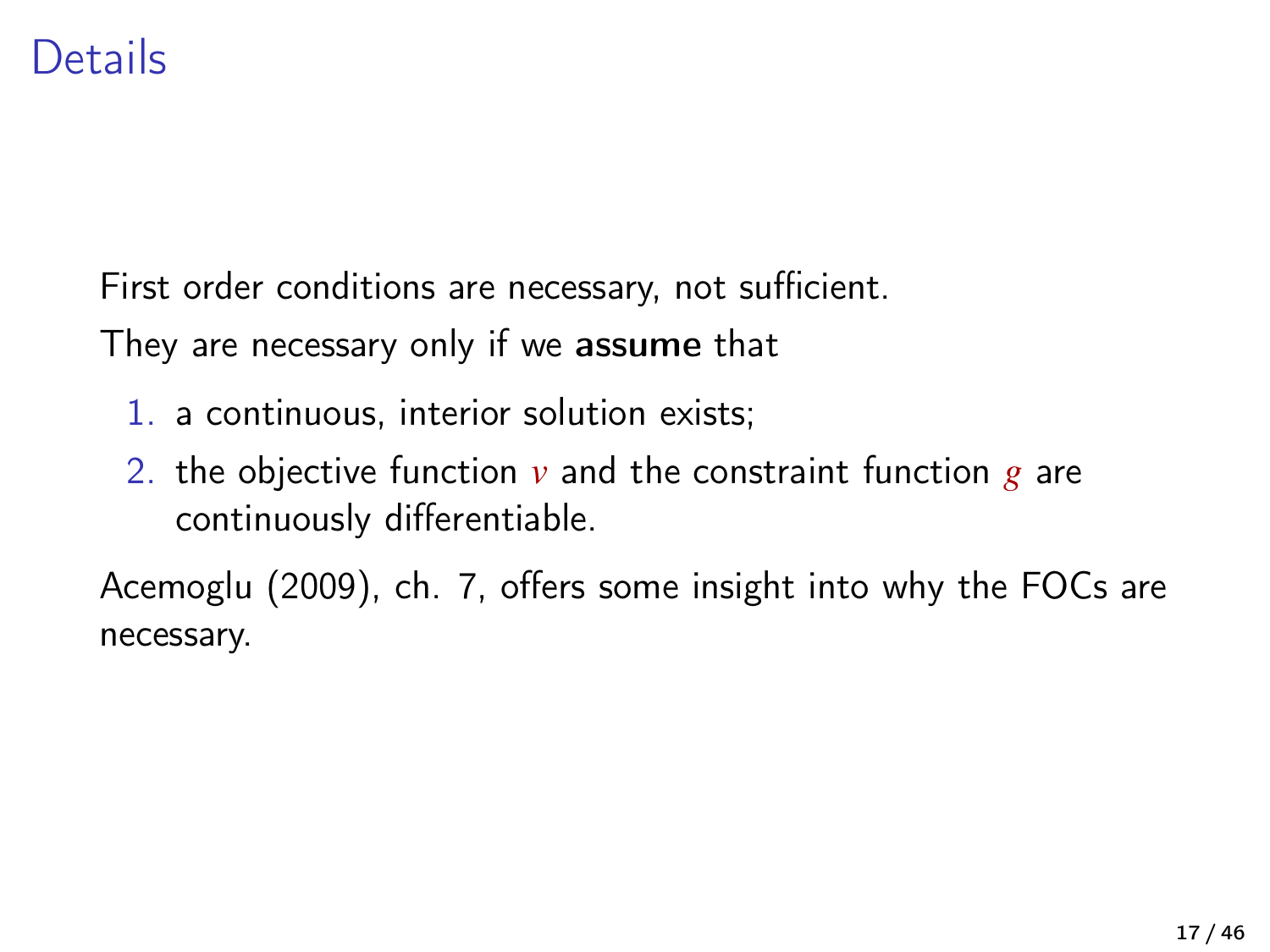#### Details

If there are multiple states and controls, simply write down one FOC for each separately:

> $δH/δc<sub>i</sub> = 0$  $\partial H/\partial k_i = -\dot{\mu}_i$

There is a large variety of cases depending on the length of the horizon (finite or infinite) and the kinds of boundary conditions.

 $\blacktriangleright$  Each has its transversality condition (see [Leonard and](#page-45-1) [Van Long 1992\)](#page-45-1).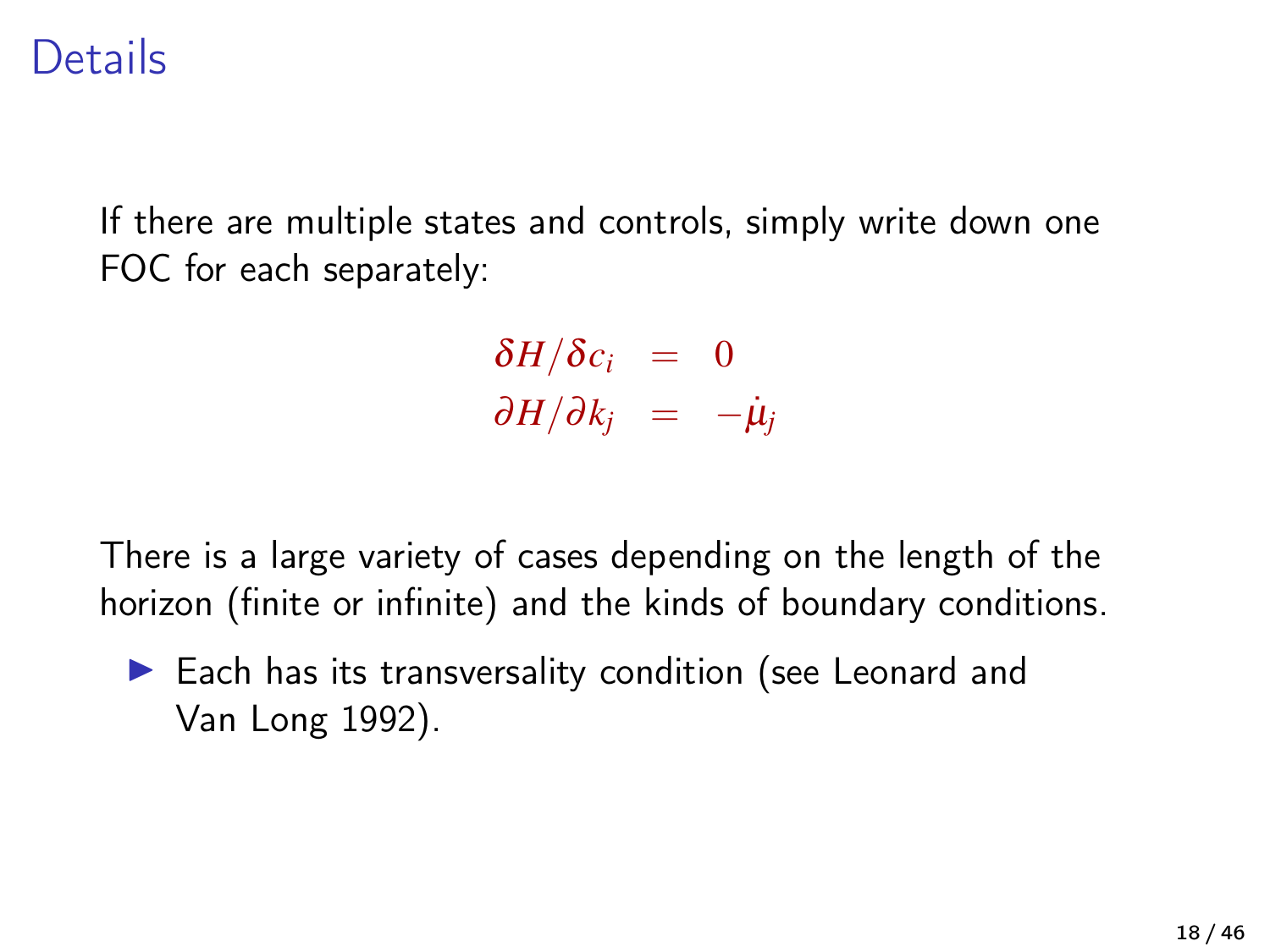First-order conditions are sufficient, if the programming problem is concave.

This can be checked in various ways.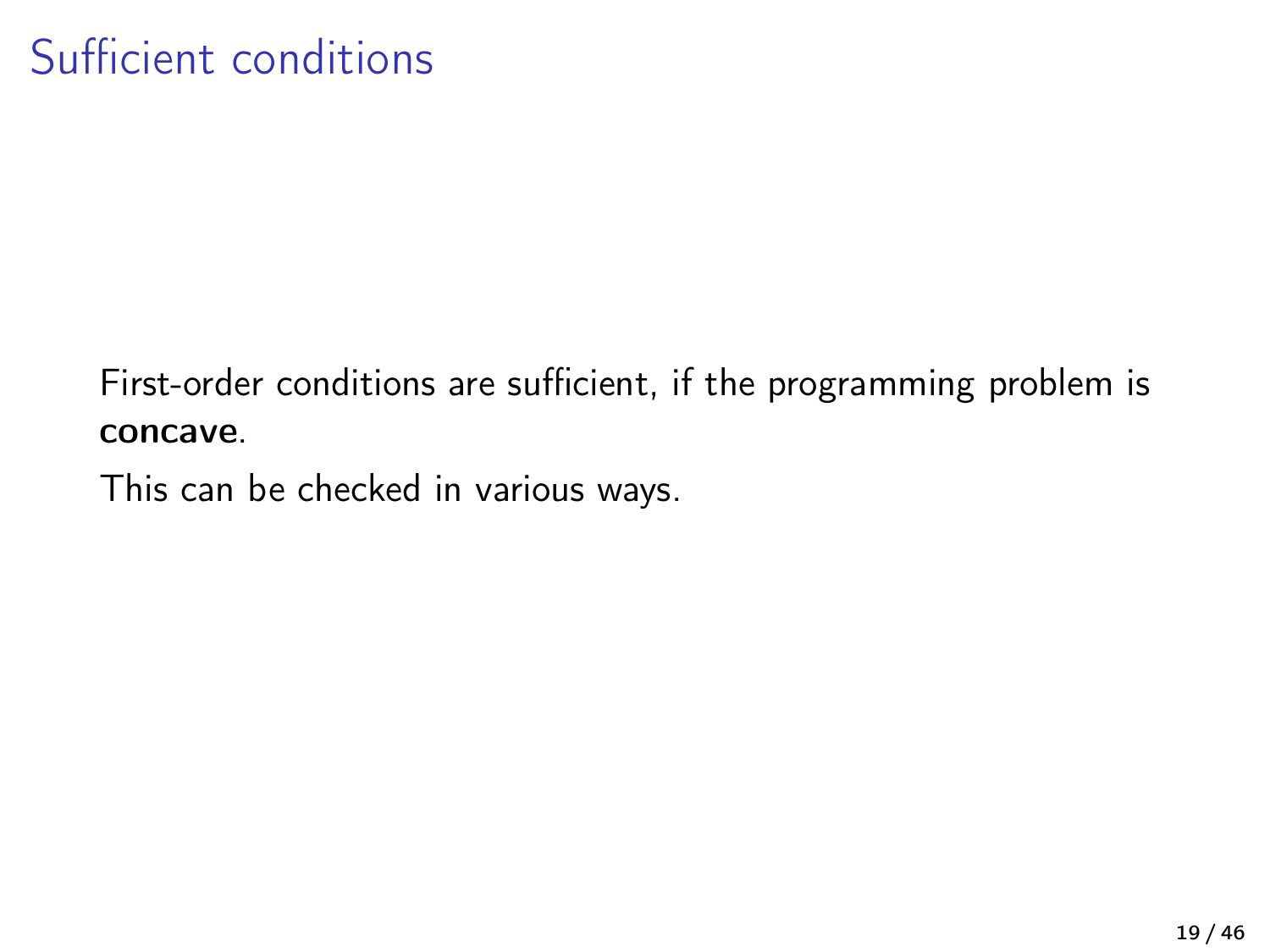## Sufficient conditions I

The objective function and the constraints are concave functions of the controls and the states.

 $\blacktriangleright$  The co-state must be positive.

This condition is easy to check, but very stringent.

In the growth model:

- $\blacktriangleright$   $u(c)$  is concave in *c* (and, trivially, *k*)
- $\triangleright$  *f* (*k*) −  $\delta k$  − *c* is concave in *c* and *k*
- $\blacktriangleright \mu = u'(c) > 0$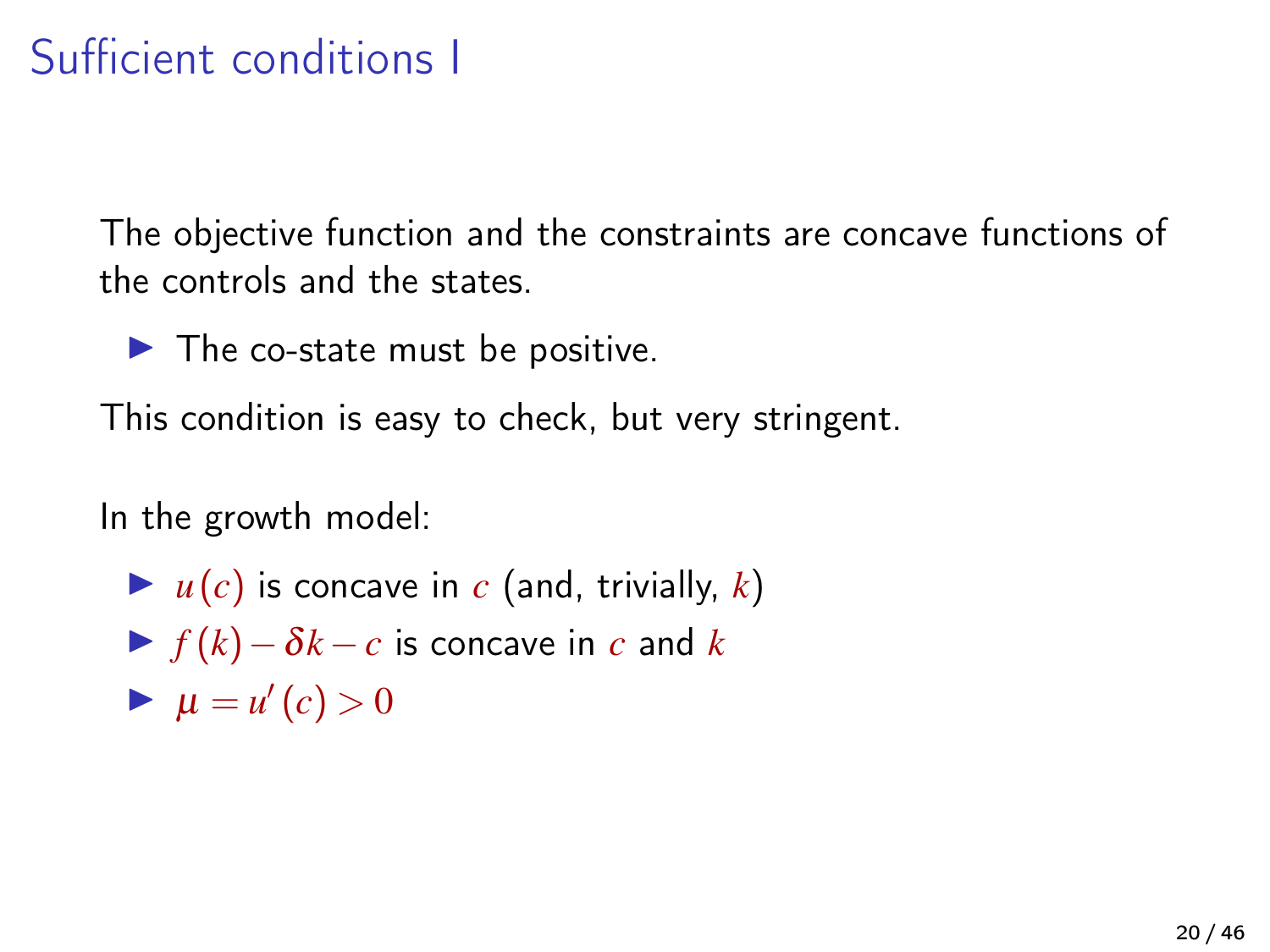(Mangasarian) First-order conditions are sufficient, if the Hamiltonian is concave in controls and states, where the co-state is evaluated at the optimal level (and held fixed).

This, too is very stringent.

Note: Conditions  $I \implies II$  (the sum of two concave functions is concave).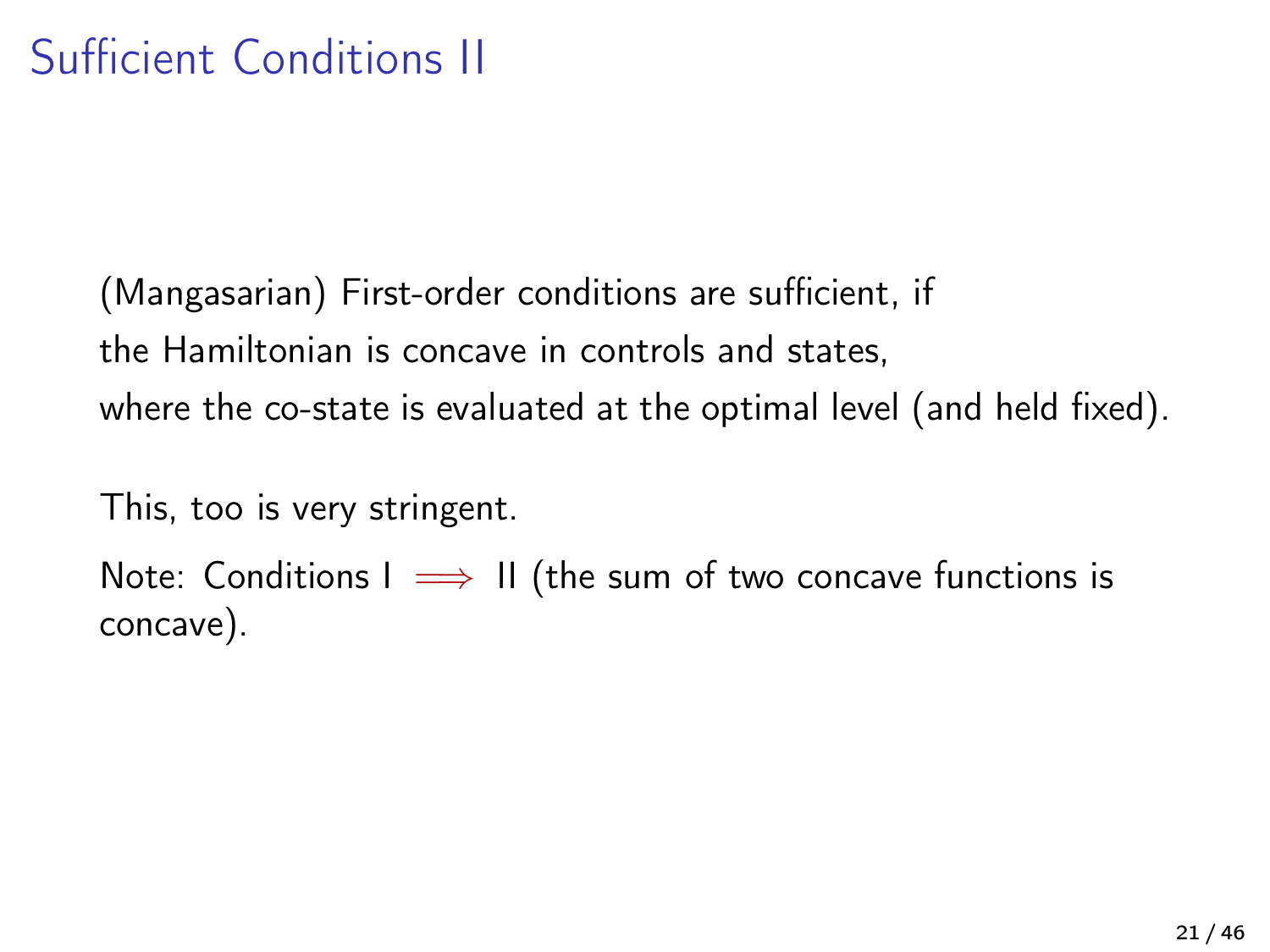#### In the growth model

 $\partial H/\partial c = u'(c) - \mu$  $\partial H/\partial k = \mu [f'(k) - \delta]$  $\partial^2 H / \partial c^2 = u''(c) < 0$  $\partial^2 H/\partial k^2 = \mu f''(k) < 0$  $\partial^2 H / \partial c \partial k = 0$ 

Therefore: weak joint concavity (because we know that  $\mu > 0$ )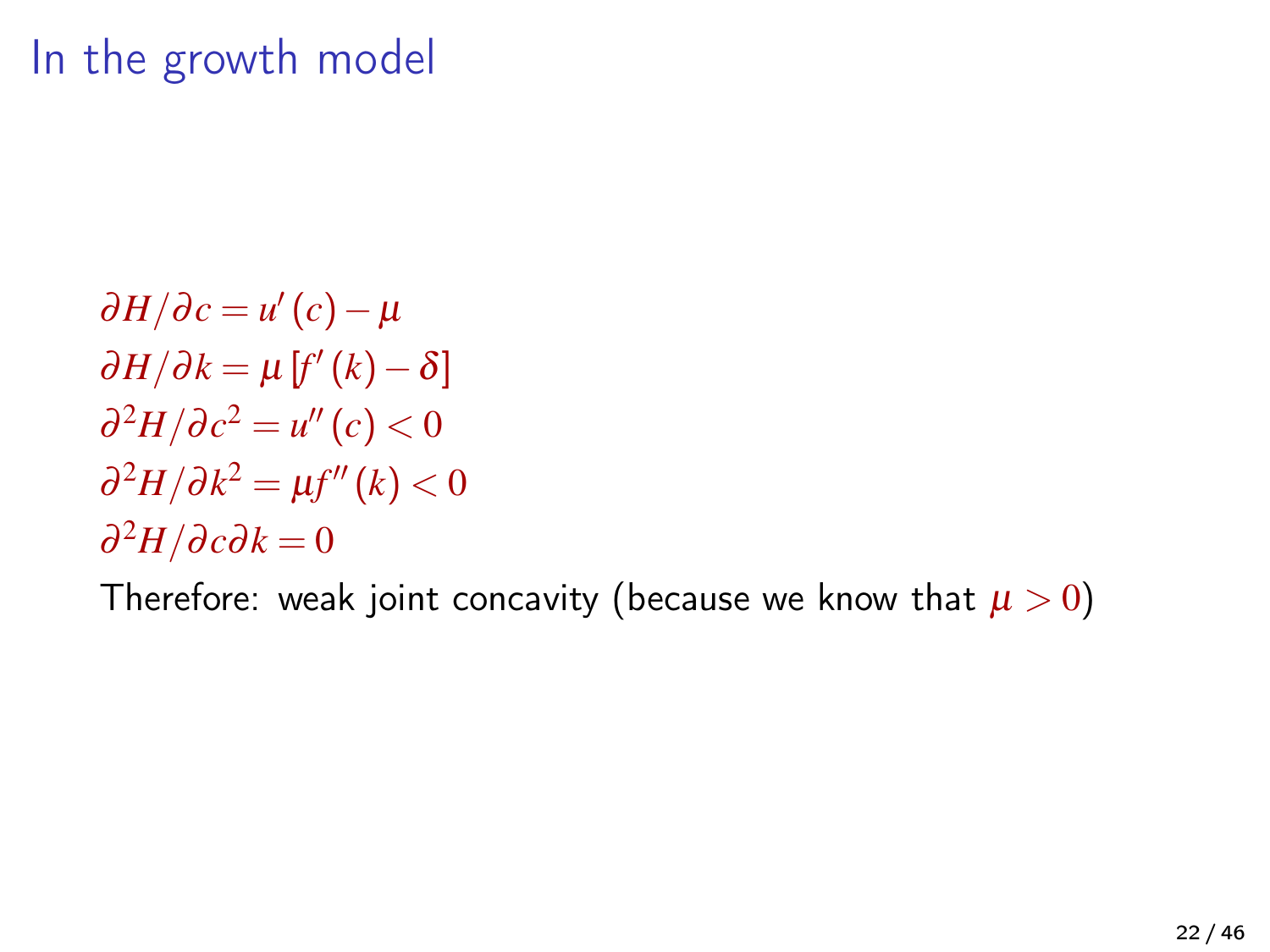## Sufficient Conditions III

[Arrow and Kurz \(1970\)](#page-45-2)

- $\blacktriangleright$  First-order conditions are sufficient, if the *maximized* Hamiltonian is concave in the states.
- $\blacktriangleright$  If the maximized Hamiltonian is strictly concave in the states, the optimal path is unique.

Maximized Hamiltonian:

Substitute out the controls, so that the Hamiltonian is only a function of the states. (Keep the co-states).

This is less stringent and by far the most useful set of sufficient conditions.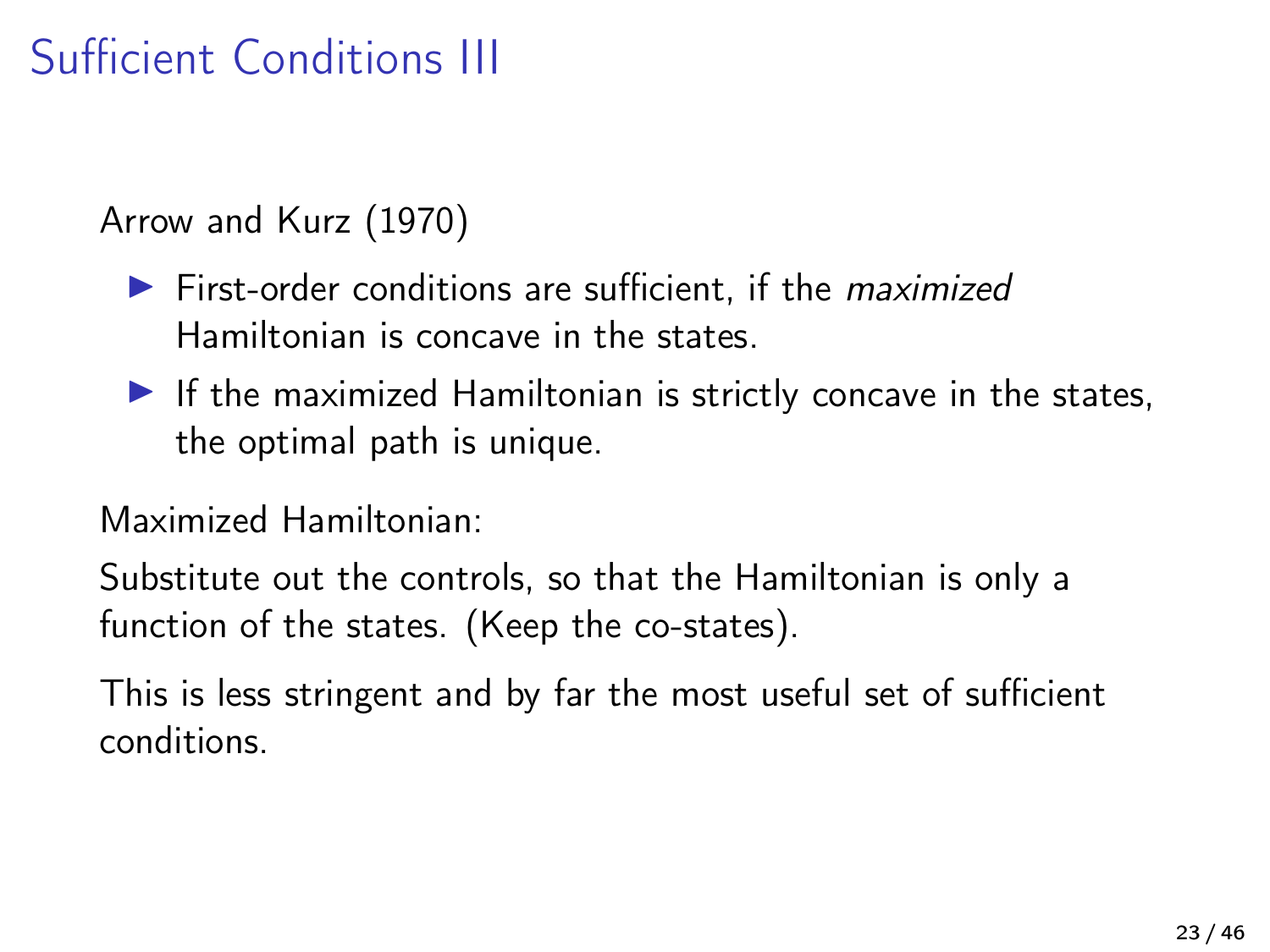#### In the growth model

Optimal consumption obeys  $u'(c) = \mu$  or  $c = u'^{-1}(\mu)$ Maximized Hamiltonian:

$$
\hat{H} = u\left(u'^{-1}\left(\mu\right)\right) + \mu\left[f\left(k\right) - \delta k - u'^{-1}\left(\mu\right)\right] \tag{31}
$$

 $\forall \forall \lambda$ e have  $\partial \hat{H}/\partial k > 0$  and  $\partial^2 \hat{H}/\partial k^2 = \mu f''(k) < 0.$  $\hat{H}$  is strictly concave in  $k$ .

Necessary conditions yield a unique optimal path.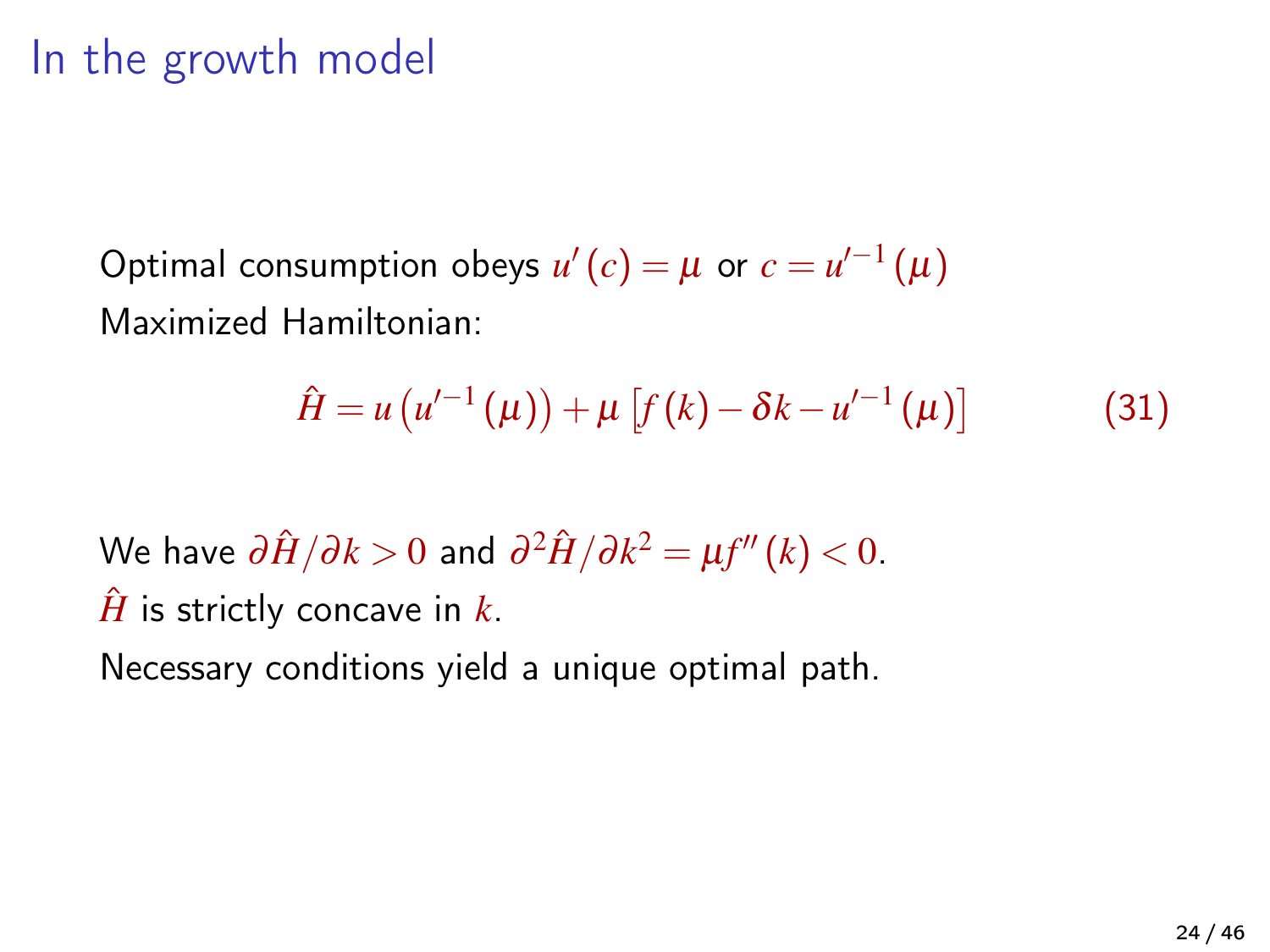Discounting: Current value Hamiltonian

Problems with discounting:

 $\triangleright$  Current utility depends on time only through an exponential discounting term  $e^{-ρt}$ .

The generic discounted problem is

$$
\max \int_0^T e^{-\rho t} v[k(t), c(t)] dt
$$
 (32)

subject to the same constraints as above.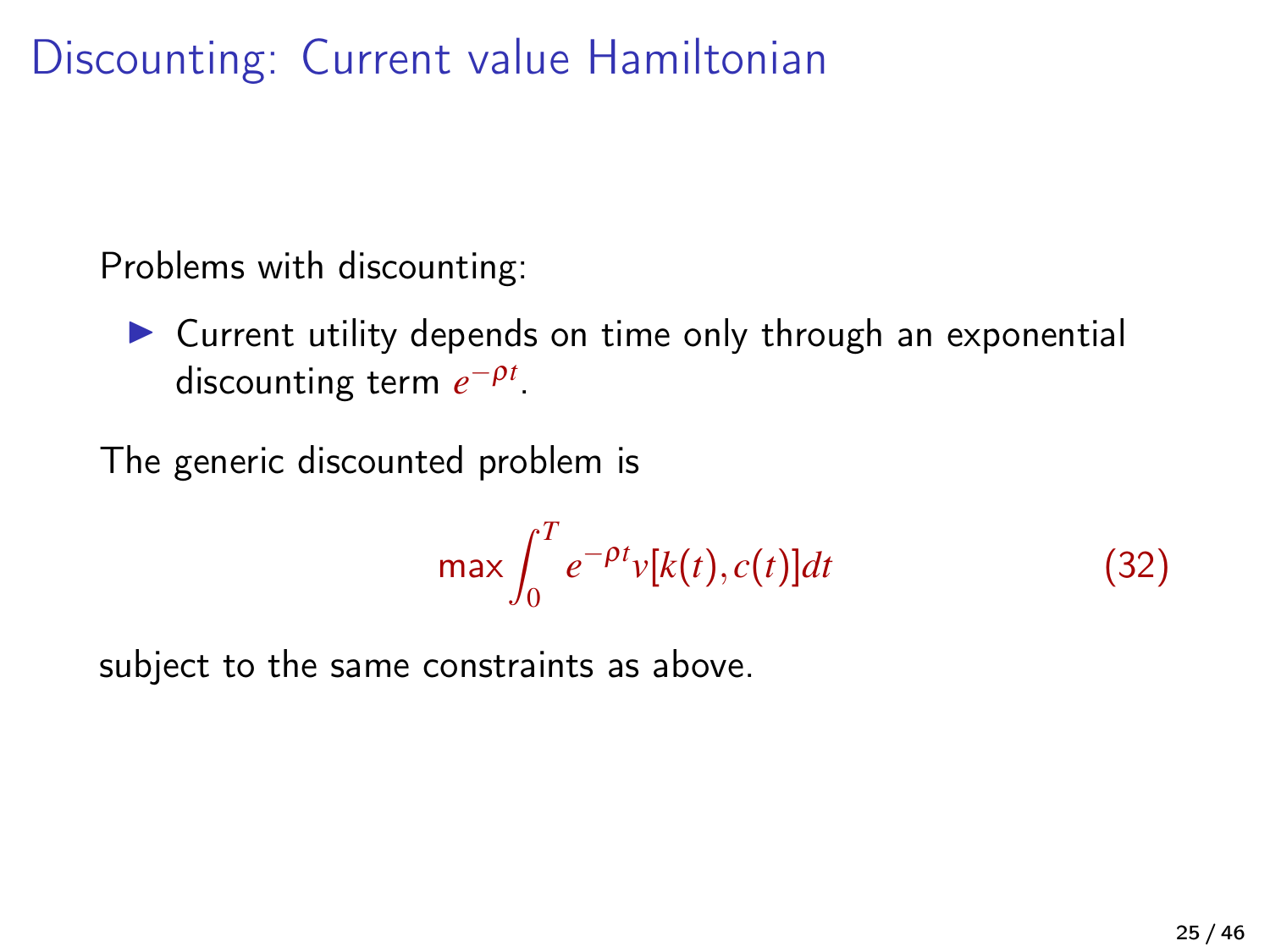Shortcut

#### Discounted Hamiltonian (drop the discounting term):

$$
H = v(k, c) + \mu g(k, c) \tag{33}
$$

FOCs:

$$
\frac{\partial H}{\partial c} = 0 \tag{34}
$$
  
 
$$
\frac{\partial H}{\partial k} = \underbrace{\mu(t)\rho}_{\text{added}} - \dot{\mu}(t) \tag{35}
$$

and the TVC

$$
\lim_{T \to \infty} e^{-\rho T} \mu(T) k(T) = 0 \tag{36}
$$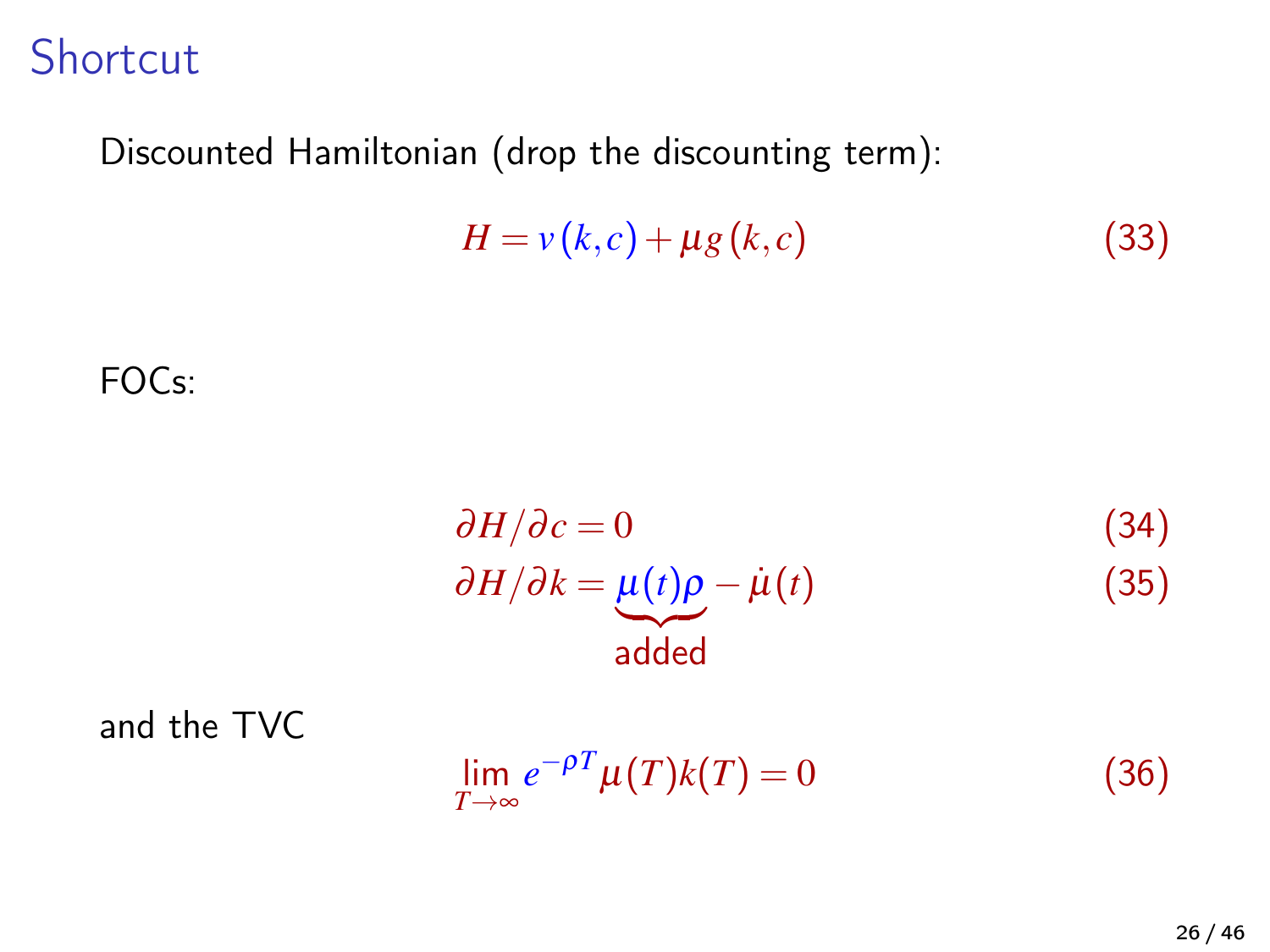#### Deriving the Shortcut

Start from the standard recipe:

$$
H(t) = e^{-\rho t} v(k, c) + \hat{\mu} g(k, c)
$$
\n(37)

$$
\frac{\partial H}{\partial c_t} = 0 \implies e^{-\rho t} v_c(k_t, c_t) = -\hat{\mu}_t g_c(k_t, c_t)
$$
 (38)

$$
\frac{\partial H}{\partial k_t} = e^{-\rho t} v_k(k_t, c_t) + \hat{\mu}_t g_k(k_t, c_t) = -\dot{\hat{\mu}}_t \tag{39}
$$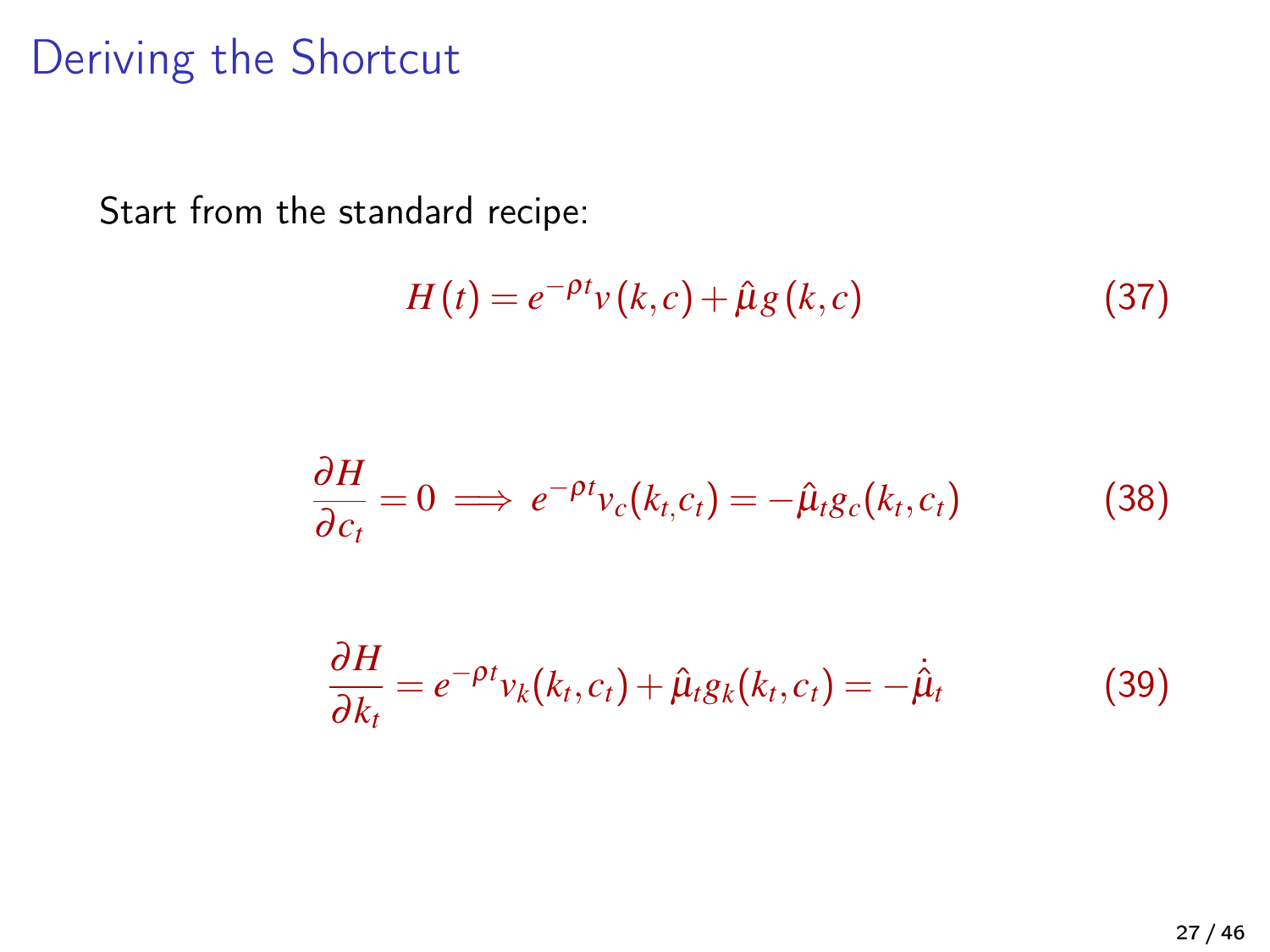#### Deriving the Shortcut

Let

$$
\mu_t = e^{\rho t} \hat{\mu}_t \tag{40}
$$

and multiply through by  $e^{\rho t}$ :

$$
\frac{\partial H}{\partial c_t} = 0 \implies \underbrace{e^{\rho t} e^{-\rho t}}_{1} v_c(k_t, c_t) = -\underbrace{e^{\rho t} \hat{\mu}_t} g_c(k_t, c_t) \tag{41}
$$
\n
$$
v_c(t) = -\mu_t g_c(t)
$$

This is the standard FOC, but with  $\mu$  instead of  $\hat{\mu}$ .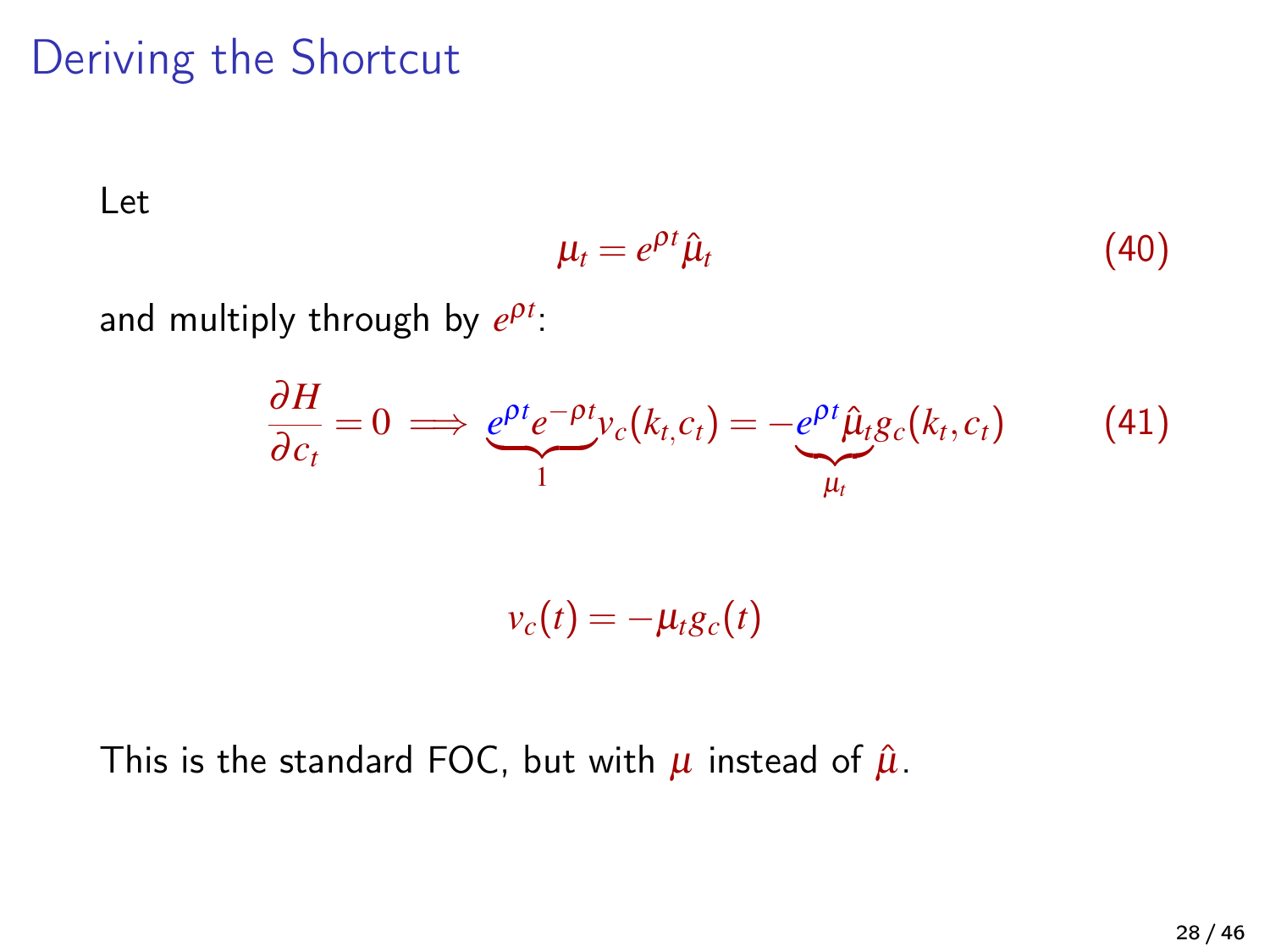#### Deriving the Shortcut

$$
v_k(t) + e^{\rho t} \hat{\mu}_t g_k(t) = -e^{\rho t} \dot{\hat{\mu}}_t \tag{42}
$$

Substitute out  $\hat{\mu}_t$  using

$$
\dot{\mu}_t = \frac{de^{\rho t} \hat{\mu}_t}{dt} = \rho \mu_t + e^{\rho t} \dot{\hat{\mu}}_t
$$

we have

$$
v_k(t) + \mu_t g_k(t) = -\dot{\mu}_t + \rho \mu_t
$$

This is the standard condition with an additional  $\rho\mu$  term.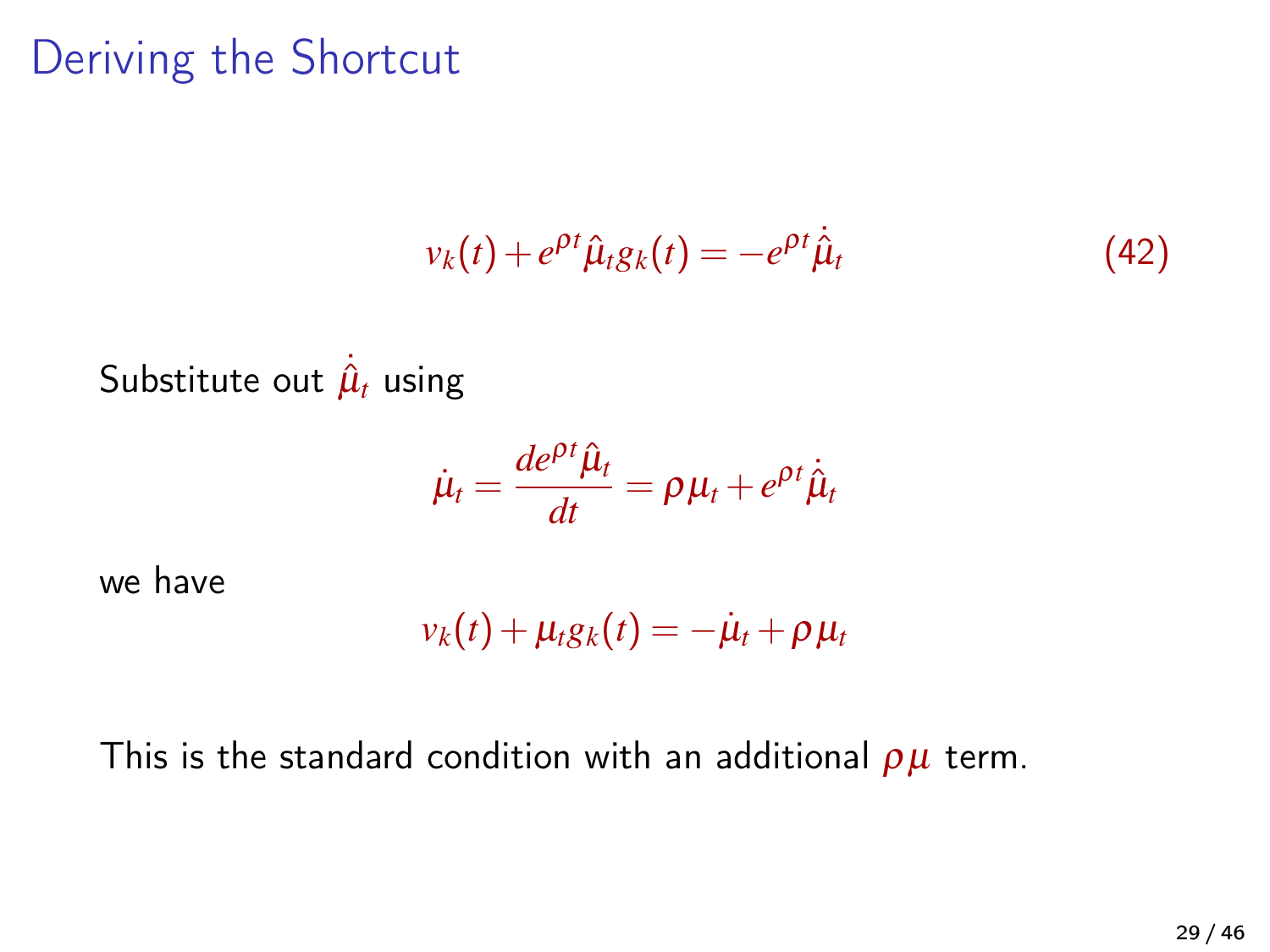#### Equality constraints

Equality constraints of the form

$$
h[c(t),k(t),t] = 0 \tag{43}
$$

are simply added to the Hamiltonian as in a Lagrangian problem:

$$
H(t) = v(k, c, t) + \mu(t)g(k, c, t) + \lambda(t)h(k, c, t)
$$
\n(44)

FOCs are unchanged:

 $\partial H/\partial c = 0$  $\partial H/\partial k = -\mu$ 

For inequality constraints:

$$
h(c,k,t) \geq 0; \lambda h = 0 \tag{45}
$$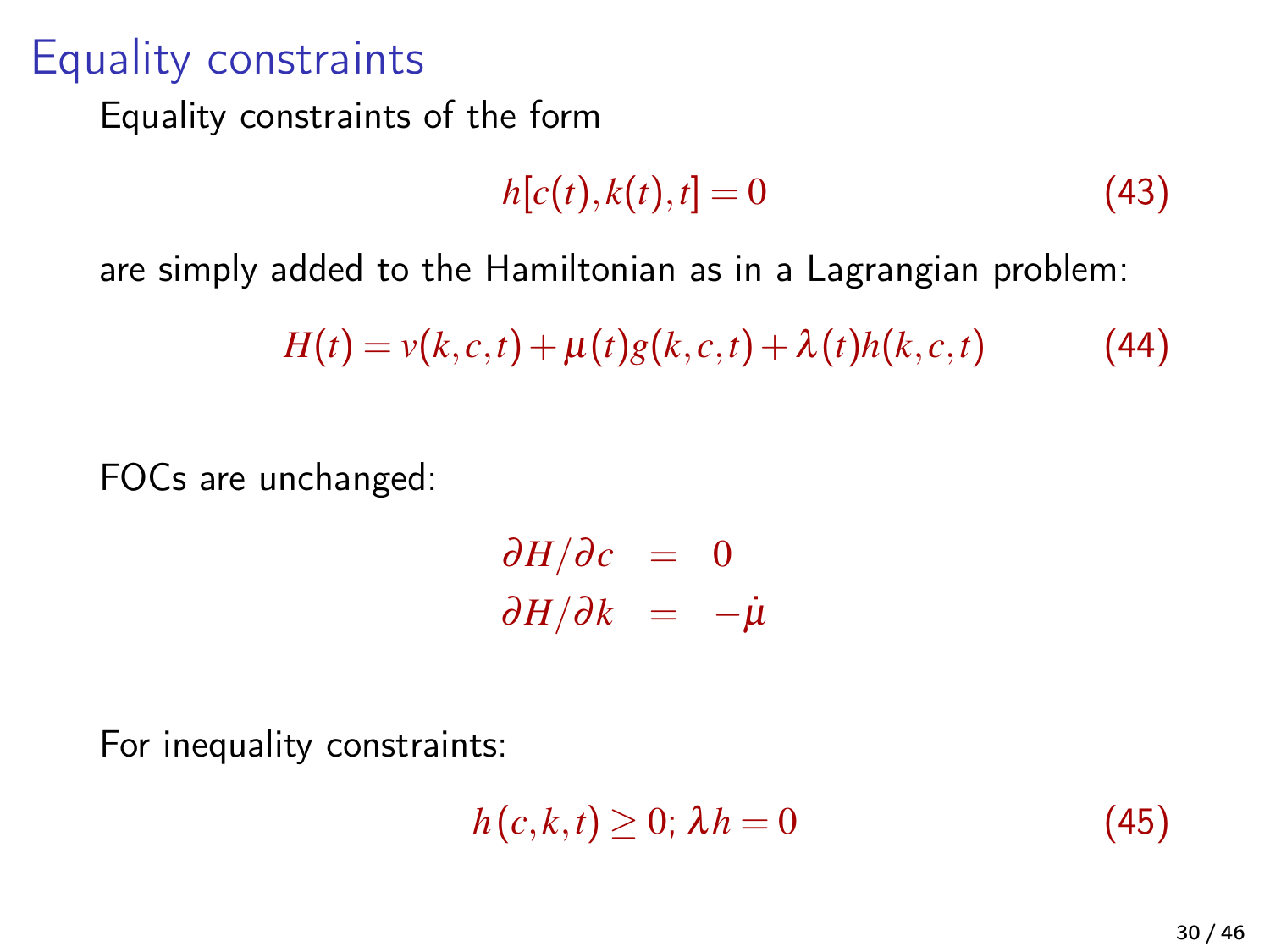# Transversality Conditions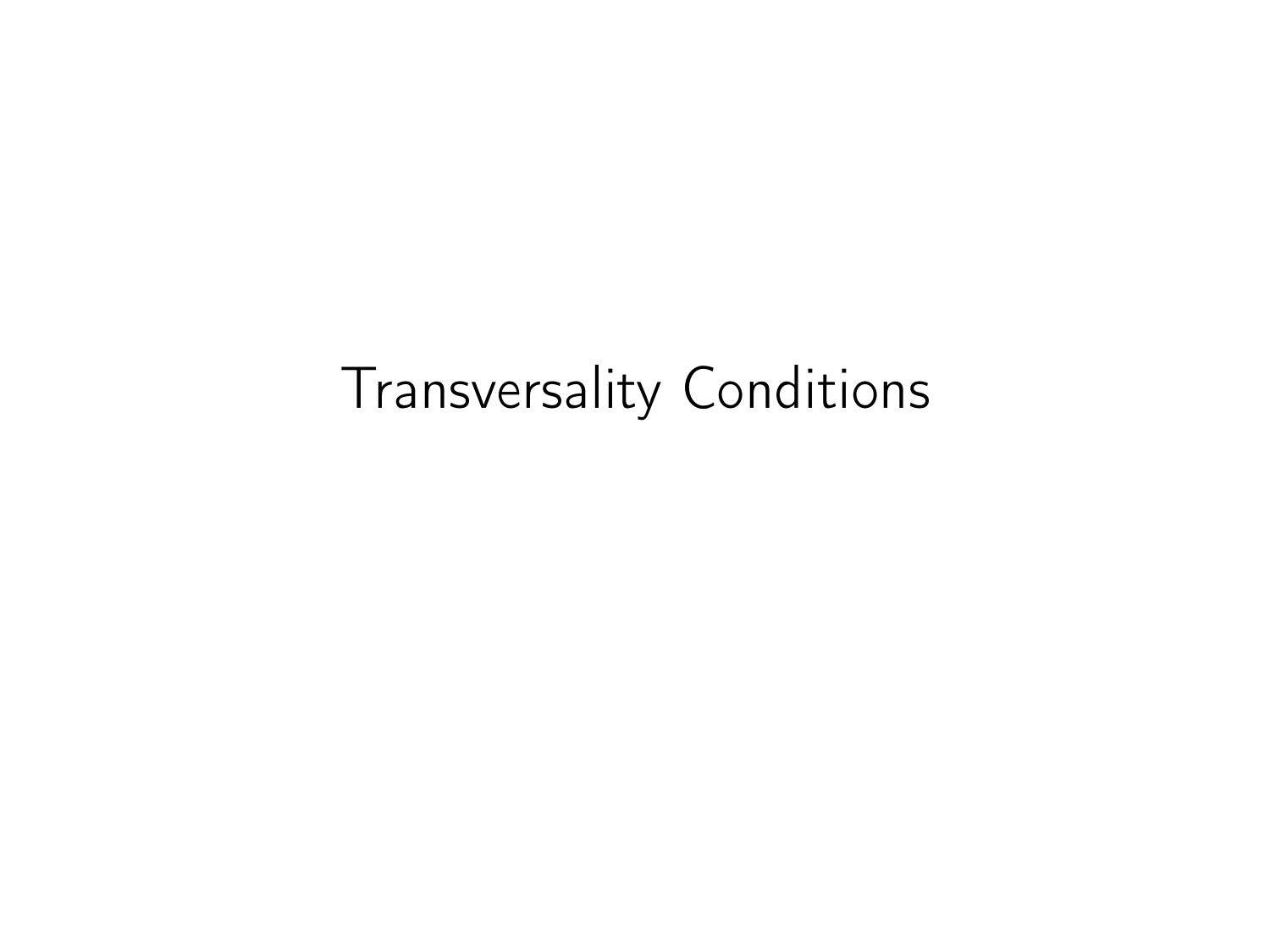Finite horizon: Scrap value problems

The horizon is *T*.

The objective function assigns a scrap value to the terminal state  $\mathsf{variable}$ :  $e^{-\rho T}\phi(k(T))$ :

$$
\max \int_0^T e^{-\rho t} v[k(t), c(t), t] dt + e^{-\rho T} \phi(k(T)) \tag{46}
$$

Hamiltonian and FOCs: unchanged.  
The TVC is  

$$
\mu(T) = \phi'(k(T))
$$
(47)

Intuition:  $\mu$  is the marginal value of the state  $k$ .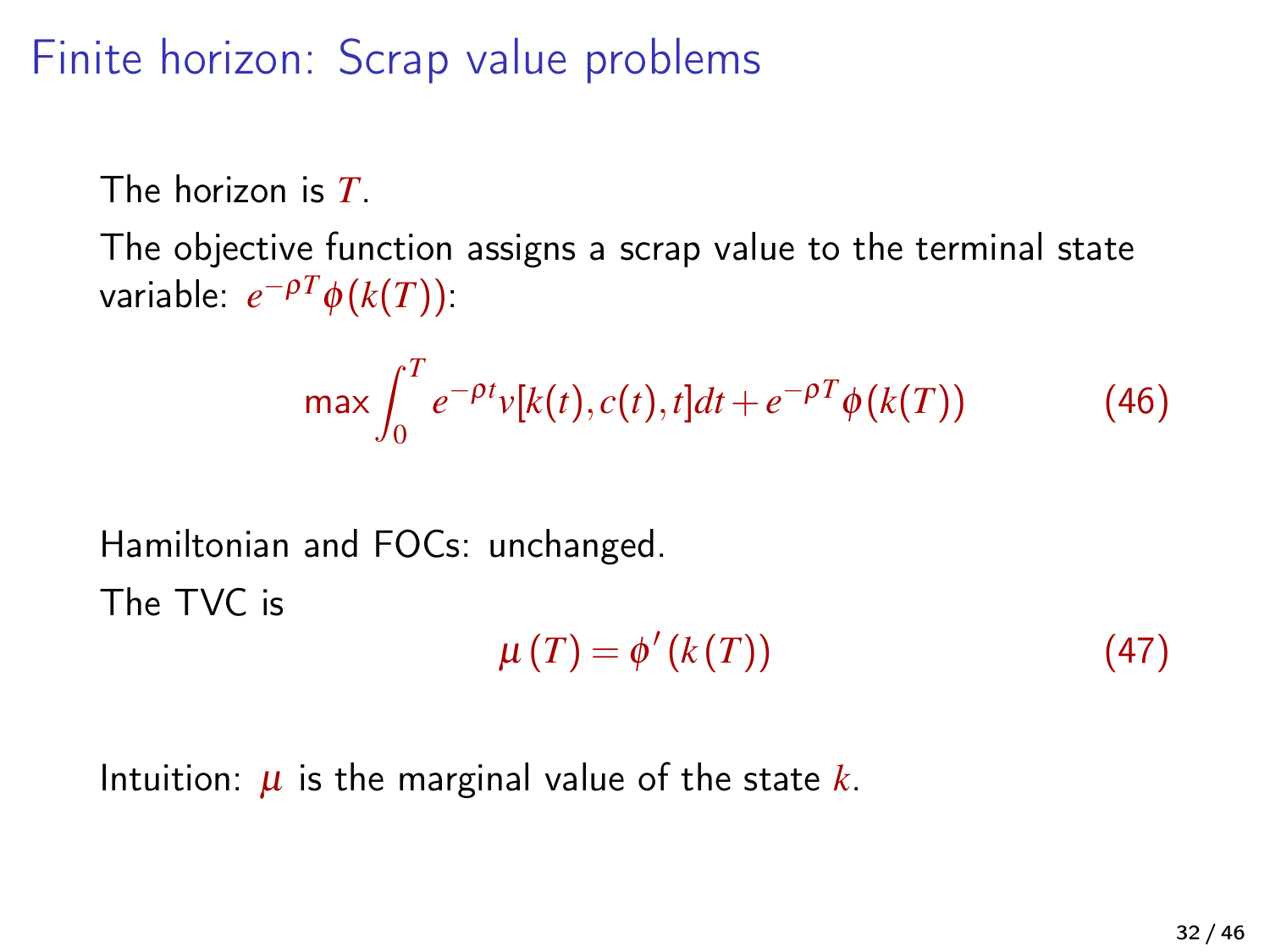#### Scrap value examples

1. Household with bequest motive

$$
U = \int_0^T e^{-\rho t} u(c(t)) + e^{-\rho t} V(k_T)
$$
 (48)

with  $k = w + rk - c$ .

2. Maximizing the present value of earnings

$$
Y = \int_0^T e^{-rt} wh(t) [1 - l(t)] \tag{49}
$$

 $\textsf{subject to} \; \dot{h}\left(t\right) \!=\! A h\!\left(t\right)^{\alpha} l\!\left(t\right)^{\beta} - \delta h\!\left(t\right)$ Scrap value is 0. TVC:  $\mu(T) = 0$ .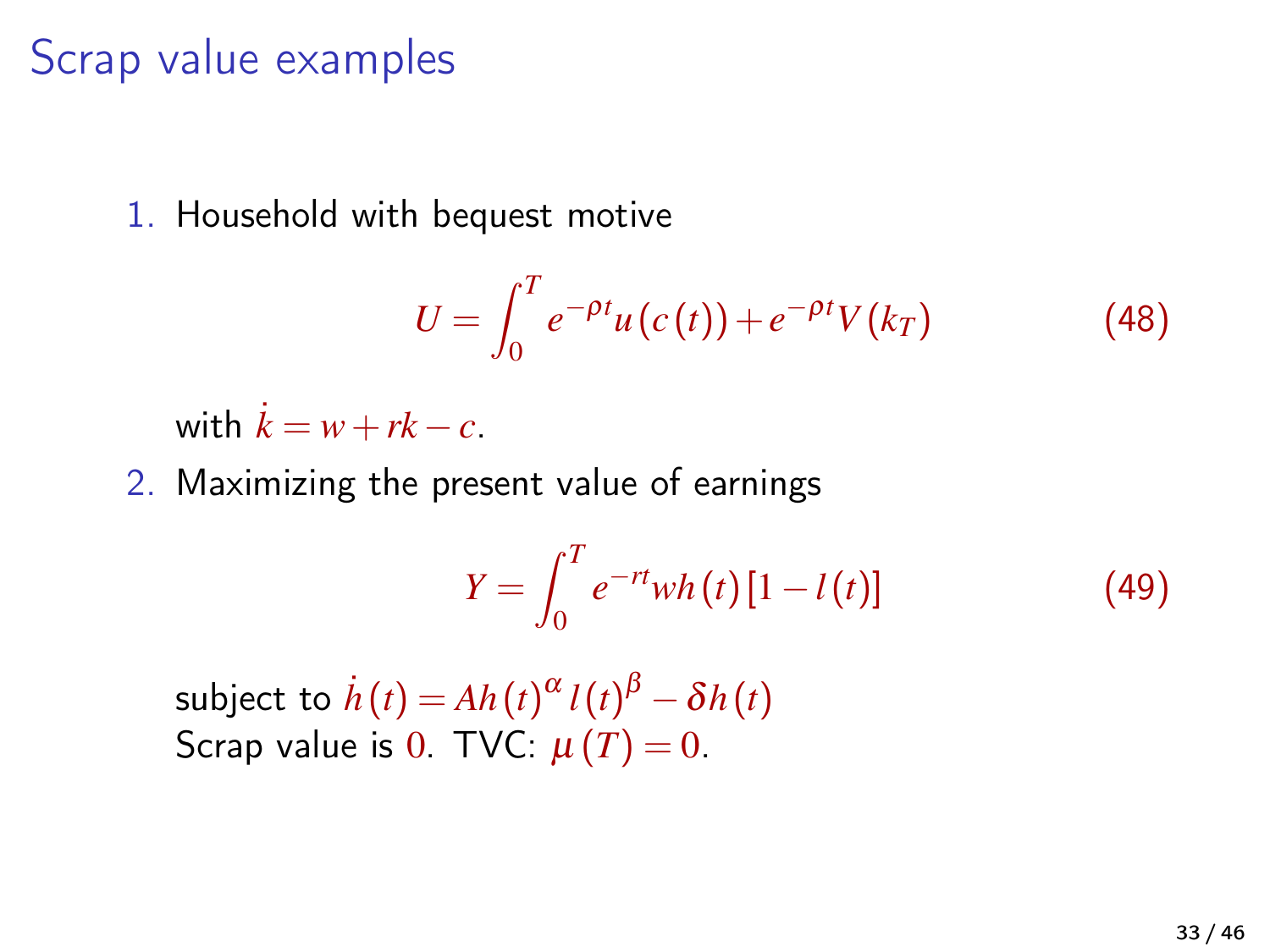The finite horizon TVC with the boundary condition  $k(T) \geq k_T$  is  $\mu(T) = 0.$ 

Intuition: capital has no value at the end of time.

But the infinite horizon boundary condition is NOT  $\lim_{t\to\infty}\mu(t)=0$ . The next example illustrates why.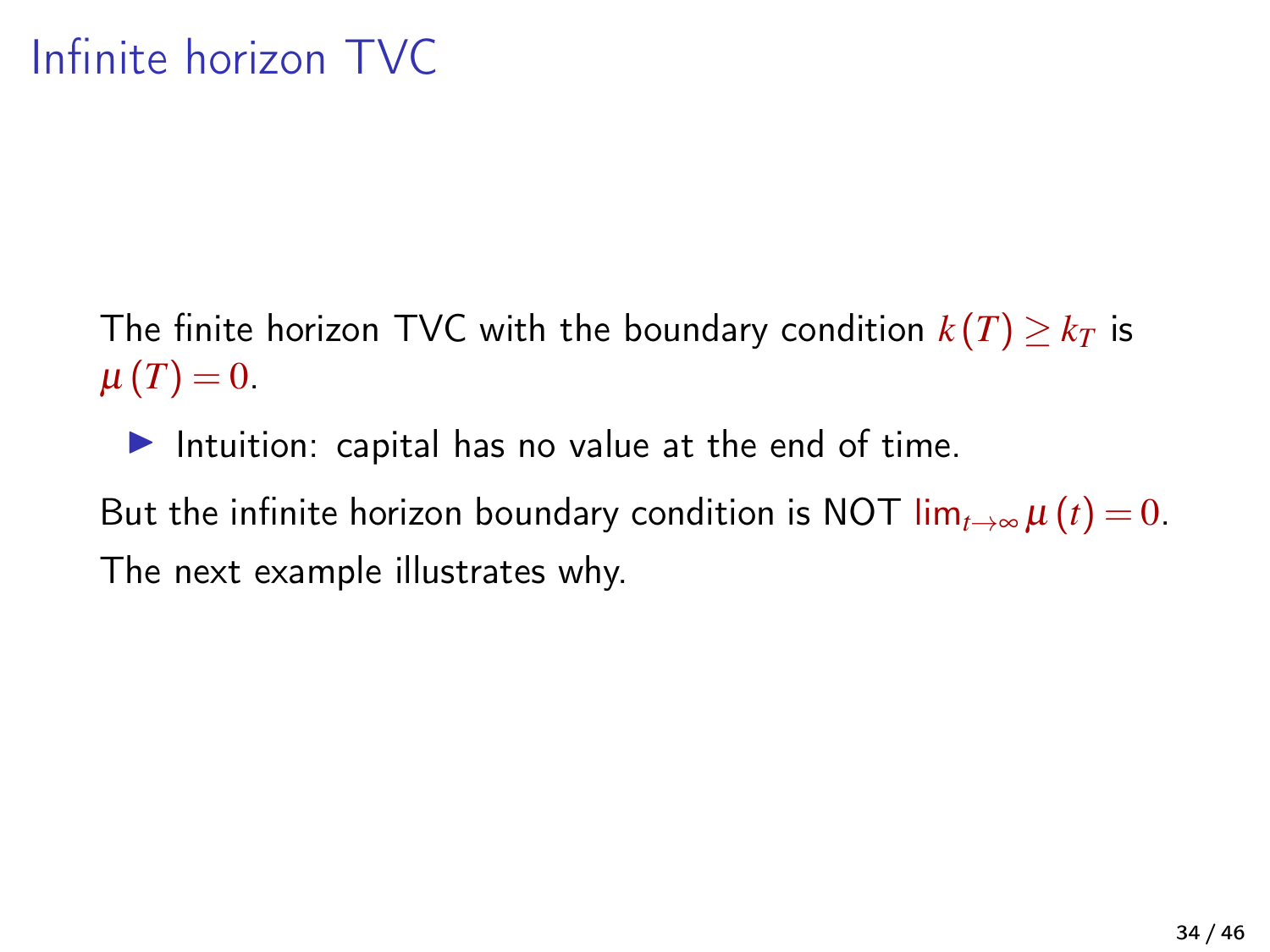Infinite horizon TVC: Example

$$
\max \int_0^\infty [\ln(c(t)) - \ln(c^*)] dt
$$
  
subject to  

$$
\begin{array}{rcl}\nk(t) & = & k(t)^\alpha - c(t) - \delta k(t) \\
k(0) & = & 1 \\
\lim_{t \to \infty} k(t) & \geq & 0\n\end{array}
$$

*c* ∗ is the max steady state (golden rule) consumption. No discounting - subtracting  $c^*$  makes utility finite.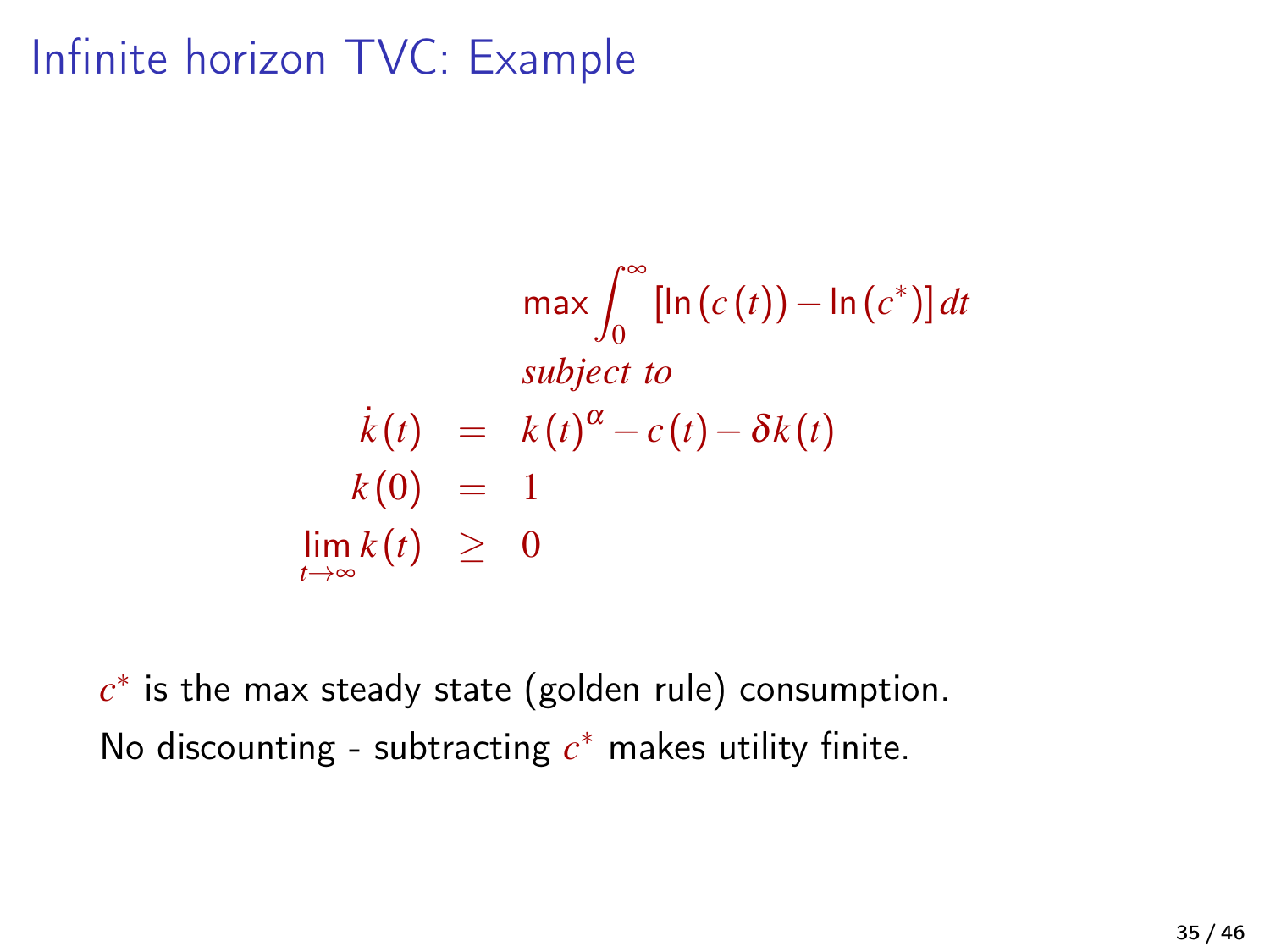## Infinite horizon TVC

Hamiltonian

$$
H(k, c, \lambda) = \ln c - \ln c^* + \lambda [k^{\alpha} - c - \delta k]
$$
 (50)

#### Necessary FOCs

$$
H_c = 1/c - \lambda = 0
$$
 (51)  

$$
H_k = \lambda [\alpha k^{\alpha - 1} - \delta] = -\lambda
$$
 (52)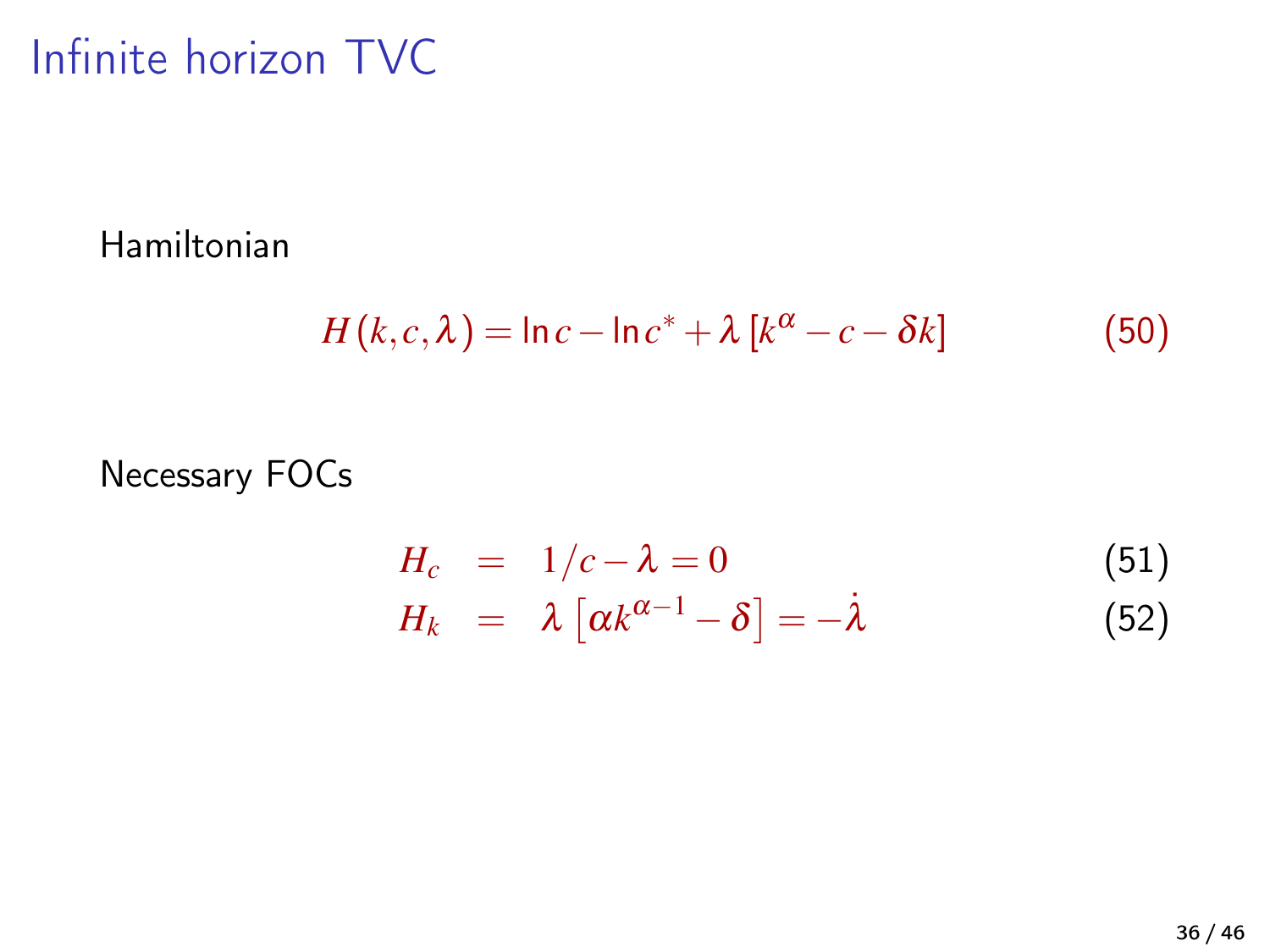## Infinite horizon TVC

We show:  $\lim_{t\to\infty} c(t) = c^*$  [why?] Limiting steady state solves

$$
\begin{array}{rcl}\n\dot{\lambda}/\lambda & = & \alpha k^{\alpha-1} - \delta = 0 \\
\dot{k} & = & k^{\alpha} - 1/\lambda - \delta k = 0\n\end{array}
$$

Solution is the golden rule:

$$
k^* = (\alpha/\delta)^{1/(1-\alpha)} \tag{53}
$$

Verify that this max's steady state consumption.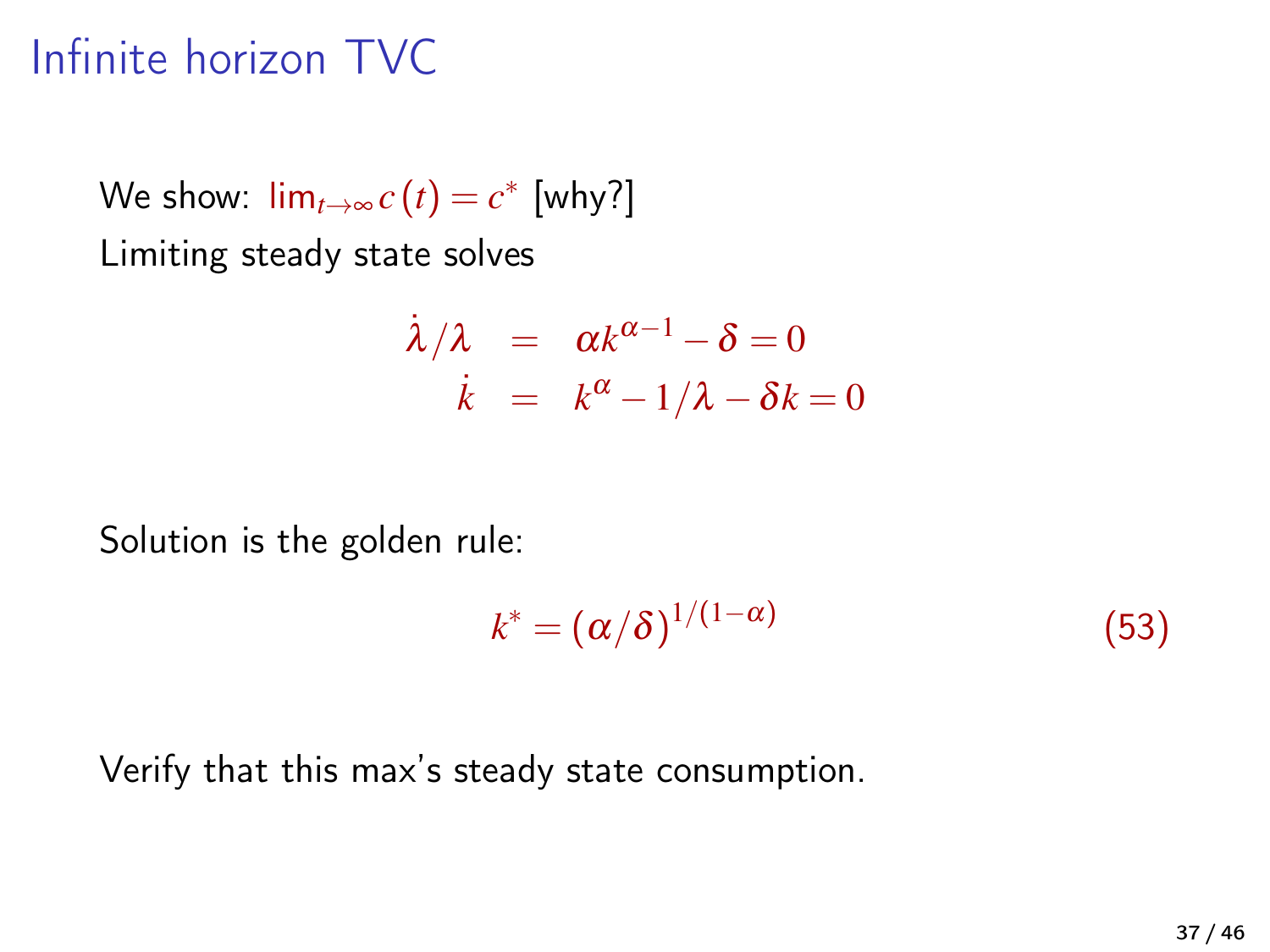## Infinite horizon TVC

Implications for the TVC...  $\lambda(t) = 1/c(t)$  implies  $\lim_{t \to \infty} \lambda(t) = 1/c^*$ . Therefore, neither  $\lambda(t)$  nor  $\lambda(t)k(t)$  converge to 0. The correct TVC:

$$
\lim_{t \to \infty} H(t) = 0 \tag{54}
$$

The only reason why the standard TVC does not work: there is no discounting in the example.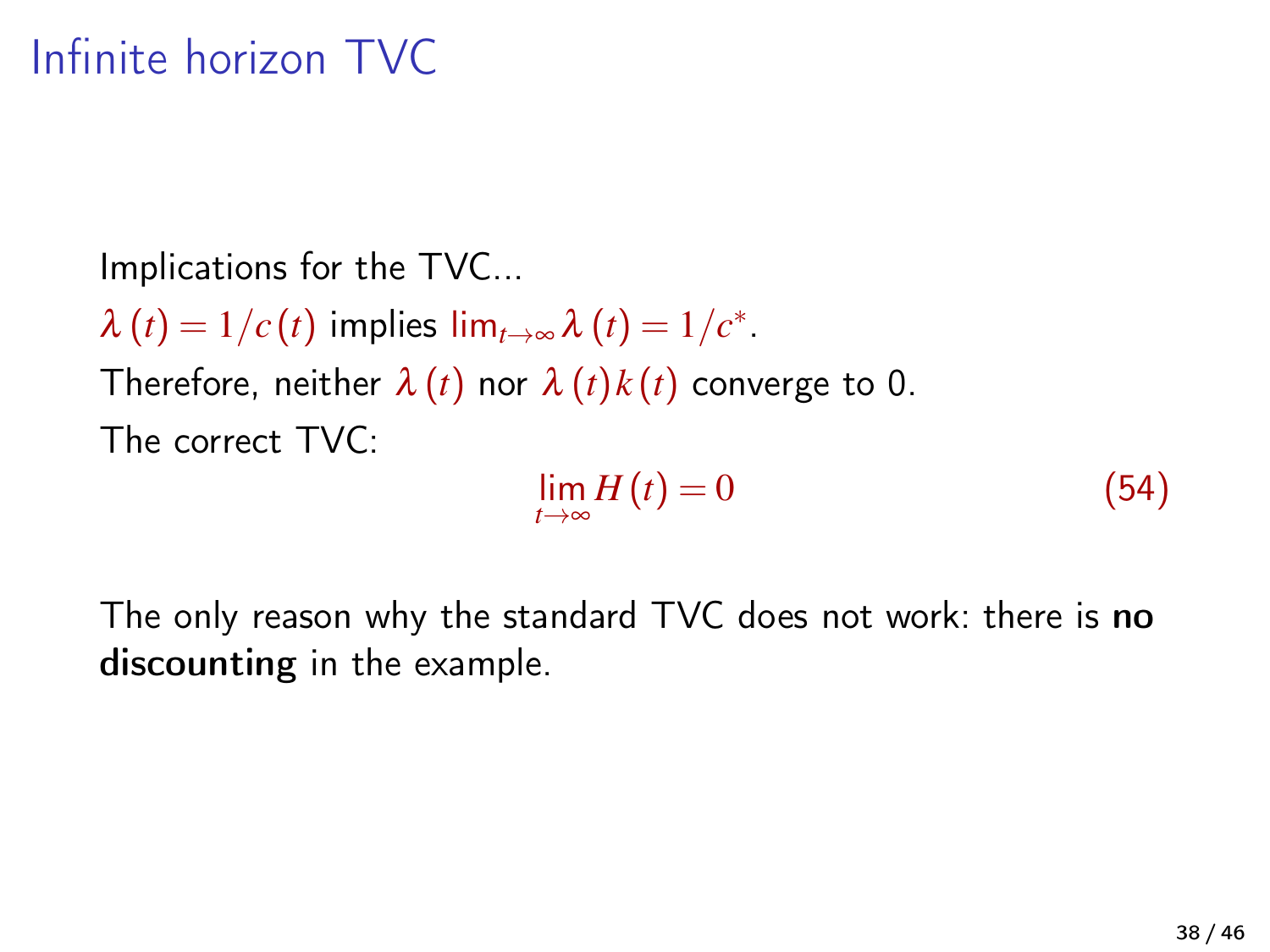## Infinite horizon TVC: Discounting

With discounting, the TVC is easier to check. Assume:

- ► the objective function is  $e^{-\rho t}v[k(t), c(t)]$
- $\triangleright$  it only depends on *t* through the discount factor
- $\blacktriangleright$  *v* and *g* are weakly monotone
- Then the TVC becomes

$$
\lim_{t \to \infty} e^{-\rho t} \mu(t) k(t) = 0 \tag{55}
$$

where  $\mu$  is the costate of the current value Hamiltonian. This is exactly analogous to the discrete time version

$$
\lim_{t \to \infty} \beta^t u'(c_t) k_t = 0 \tag{56}
$$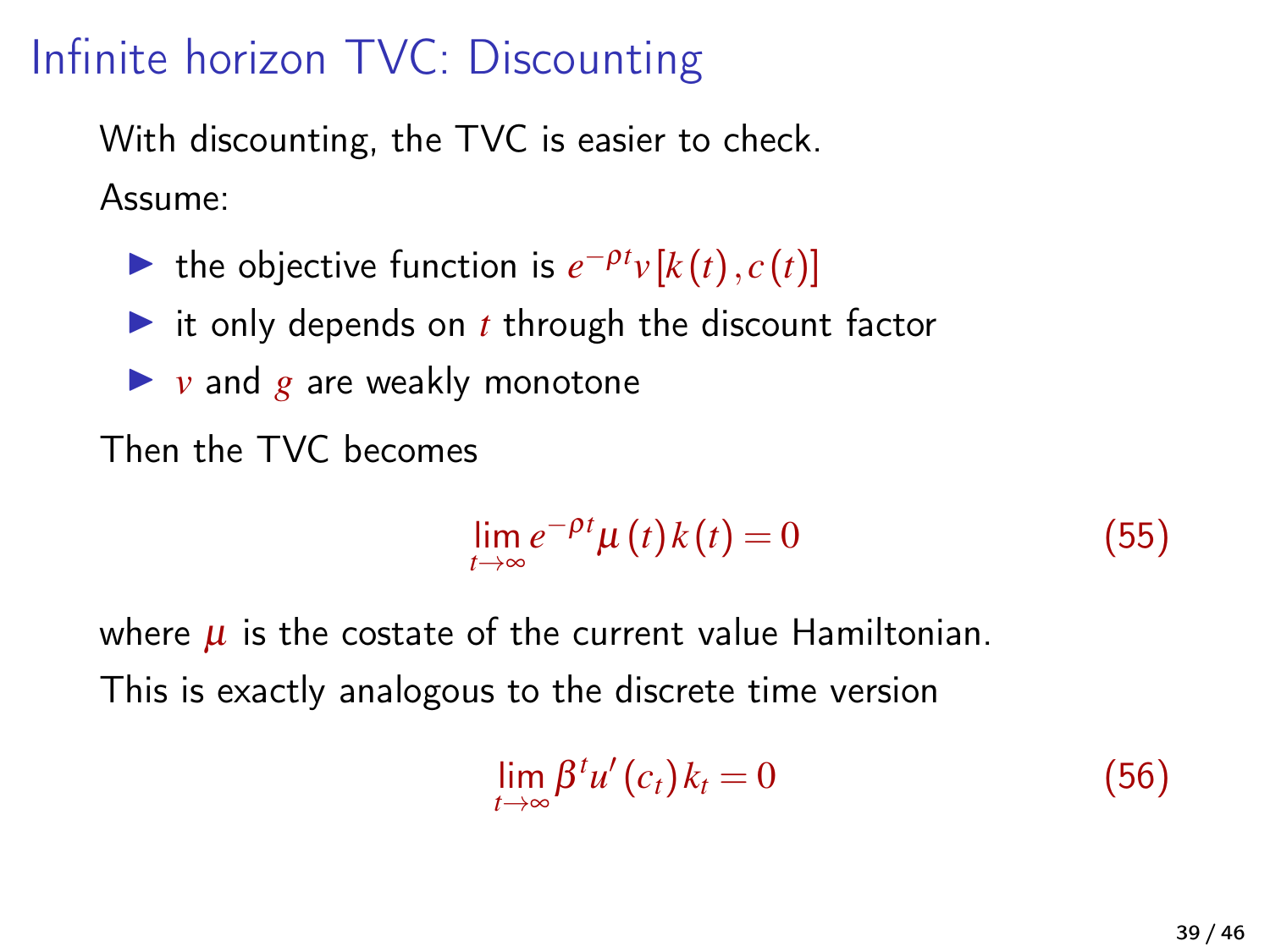# Example: renewable resource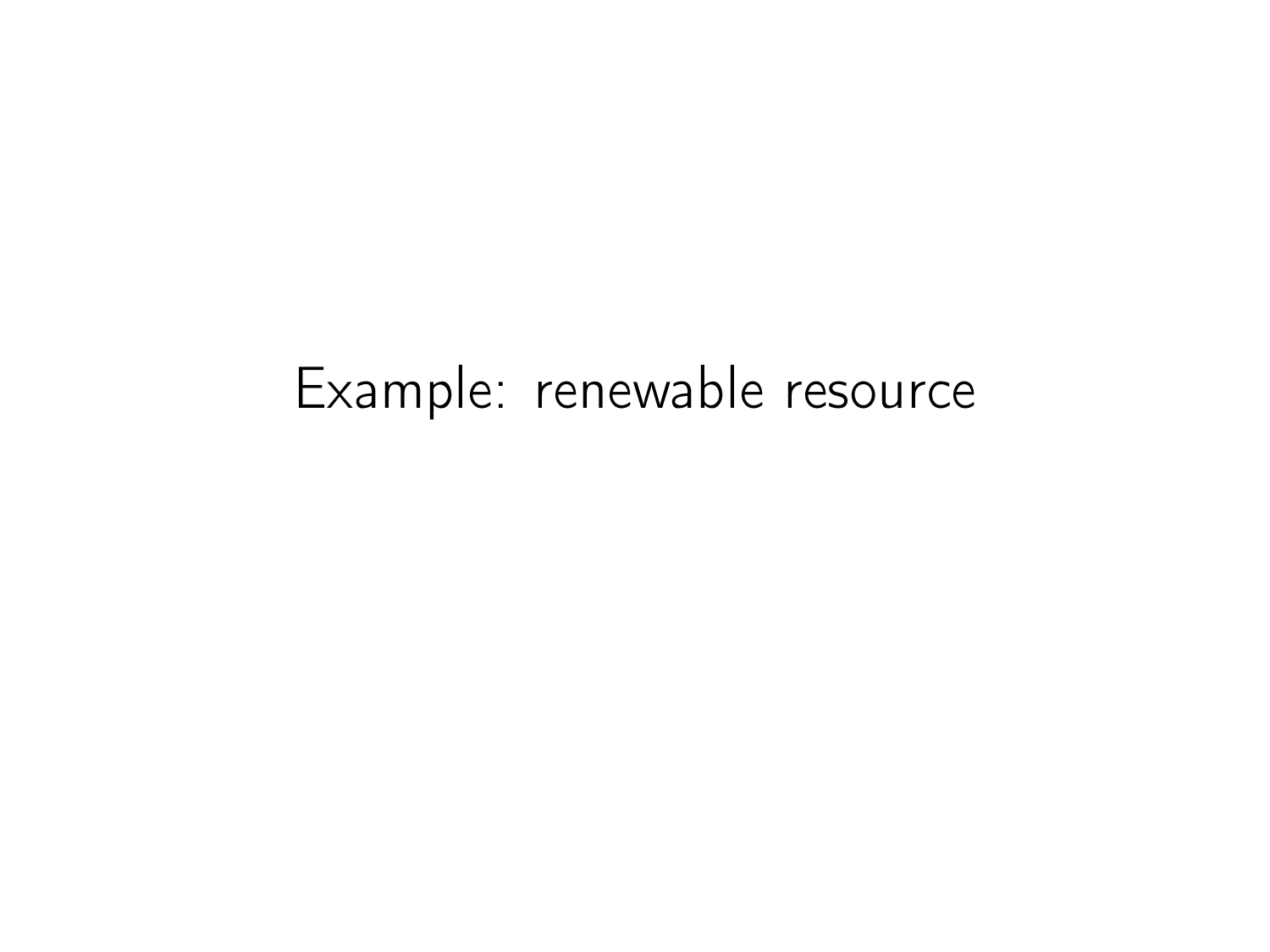#### Example: Renewable resource

$$
\max \int_0^\infty e^{-\rho t} u(y(t)) dt \tag{57}
$$

$$
subject\ to\qquad(58)
$$

$$
\dot{x}(t) = -y(t) \tag{59}
$$

$$
x(0) = 1 \tag{60}
$$

$$
x(t) \geq 0 \tag{61}
$$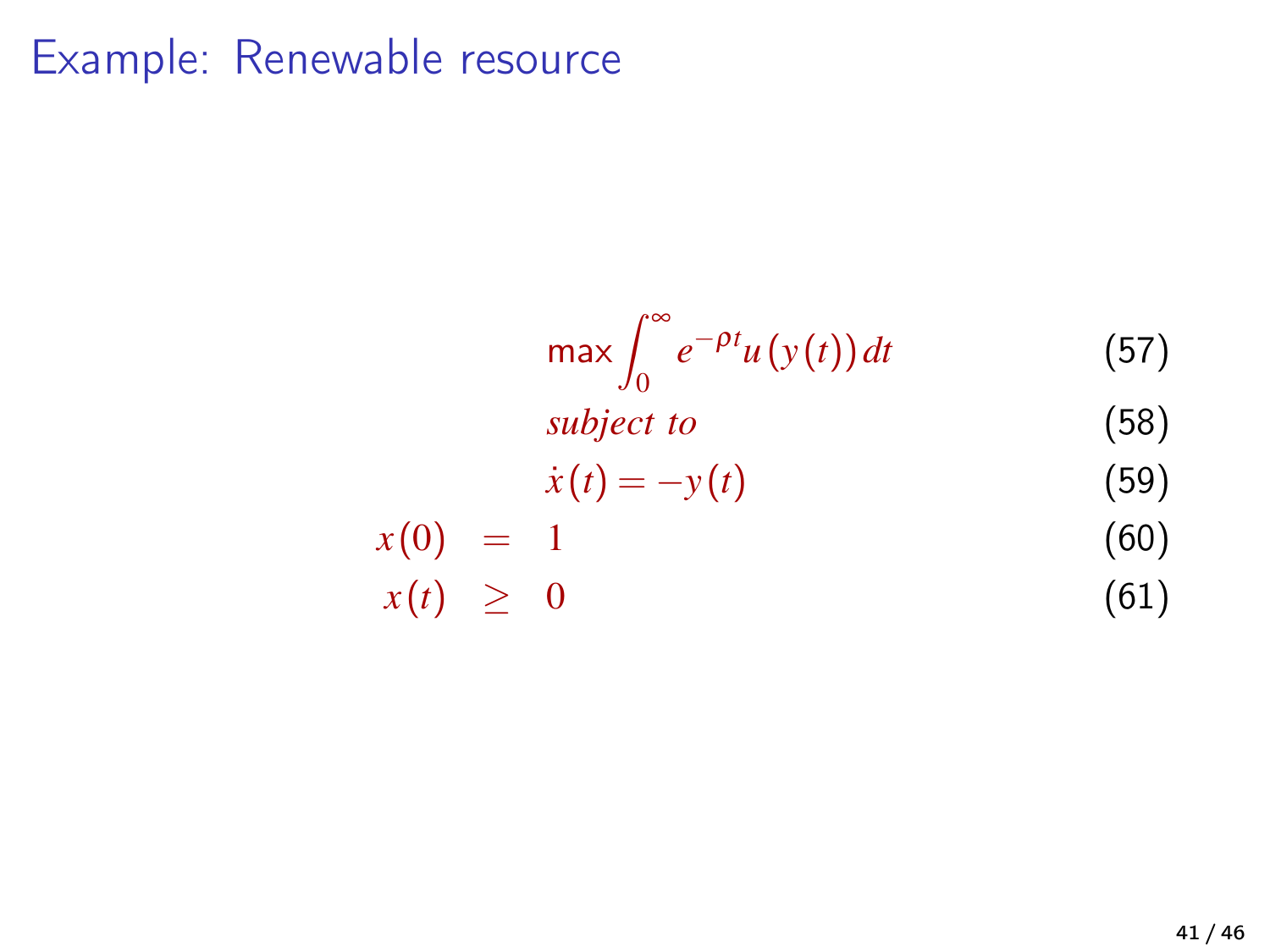### Example: Renewable resource

Current value Hamiltonian

Necessary FOCs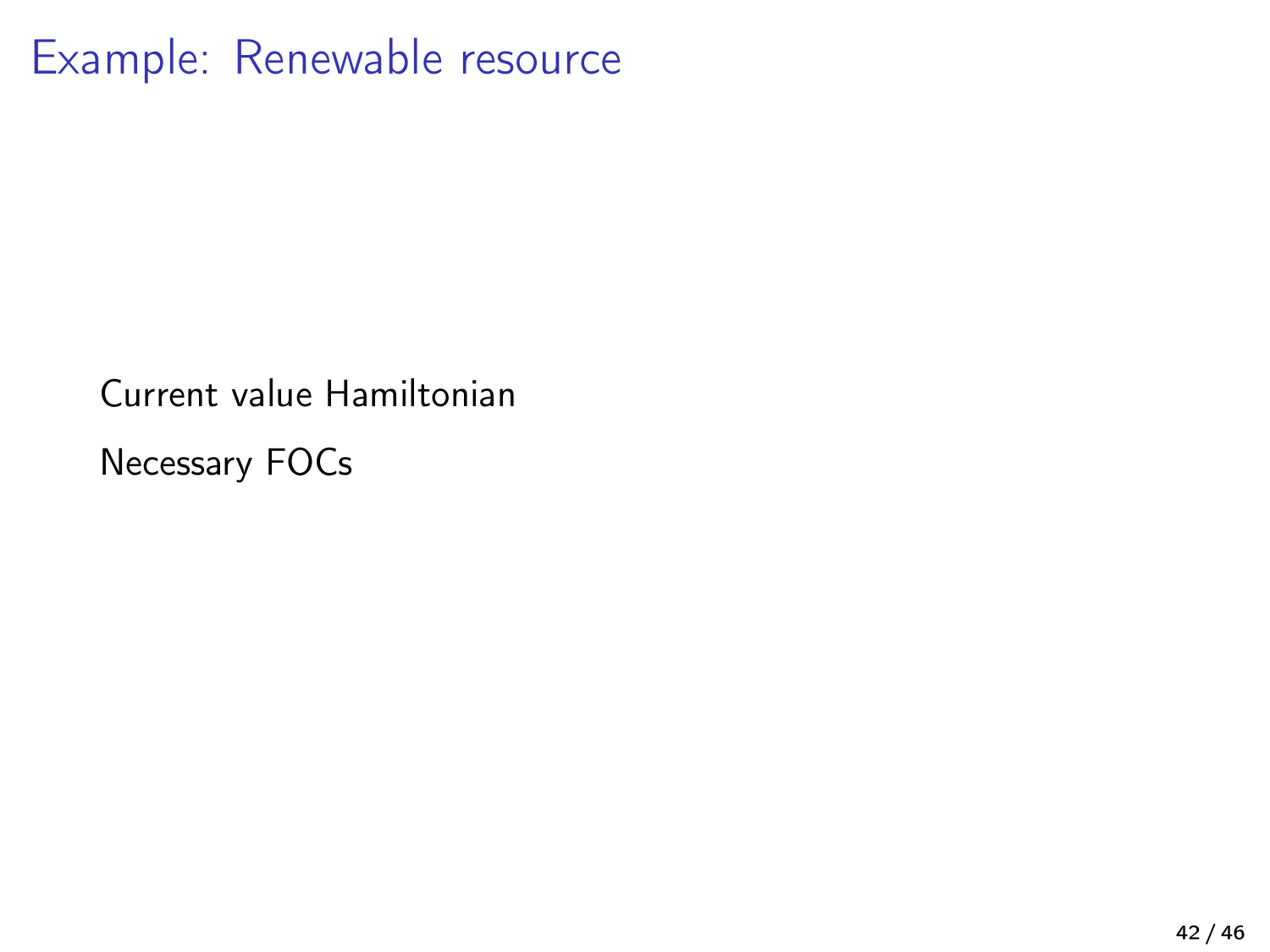**Solution** 

Therefore:

$$
\mu(t) = \mu(0)e^{\rho t} \tag{62}
$$

$$
y(t) = u'^{-1} \left[ \mu(0) e^{\rho t} \right] \tag{63}
$$

The optimal path has  $\lim x(t) = 0$  or

$$
\int_0^\infty y(t) dt = \int_0^\infty u'^{-1} \left[ \mu(0) e^{\rho t} \right] dt = 1 \tag{64}
$$

This solves for  $\mu(0)$ .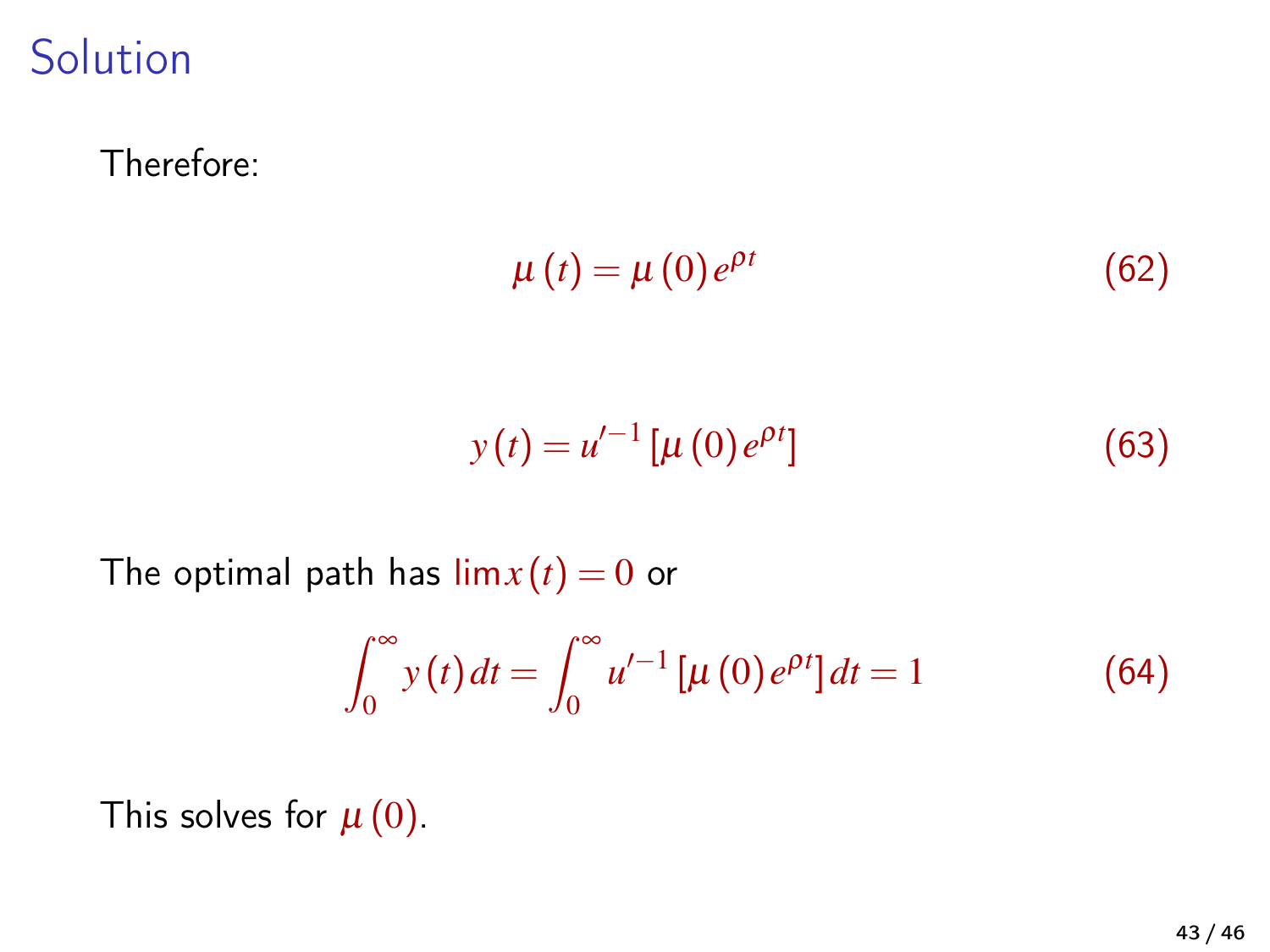### Example: Renewable resource

TVC for infinite horizon case:

$$
\lim e^{-\rho t} \mu(0) e^{\rho t} x(t) = 0 \tag{65}
$$

Equivalent to

 $\lim x(t) = 0$  (66)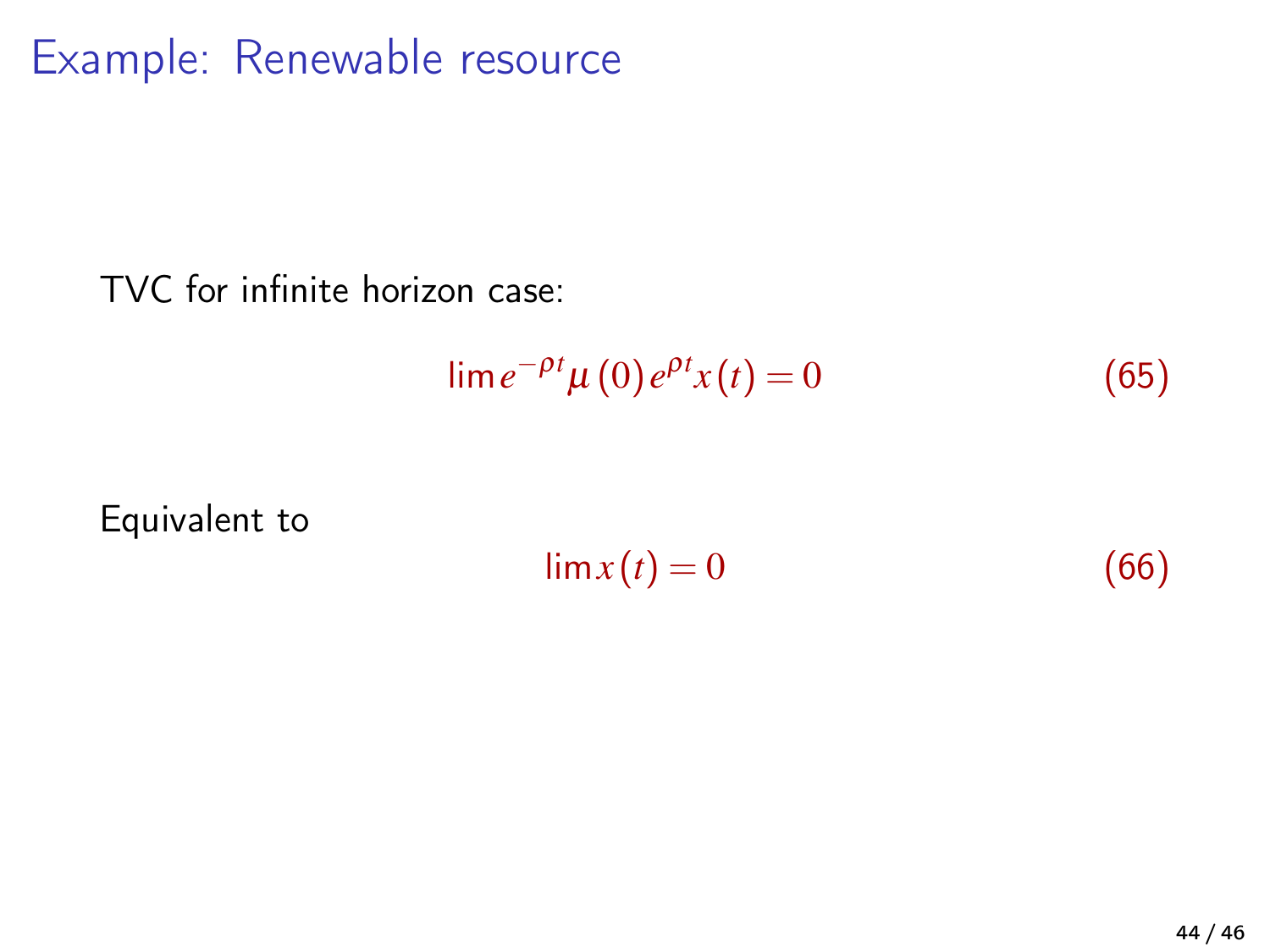## Reading

- ▶ [Acemoglu \(2009\)](#page-45-0), ch. 7. Proves the Theorems of Optimal Control.
- $\triangleright$  [Barro and Sala-i Martin \(1995\)](#page-45-3), appendix.
- ▶ [Leonard and Van Long \(1992\)](#page-45-1): A fairly comprehensive treatment. Contains many variations on boundary conditions.